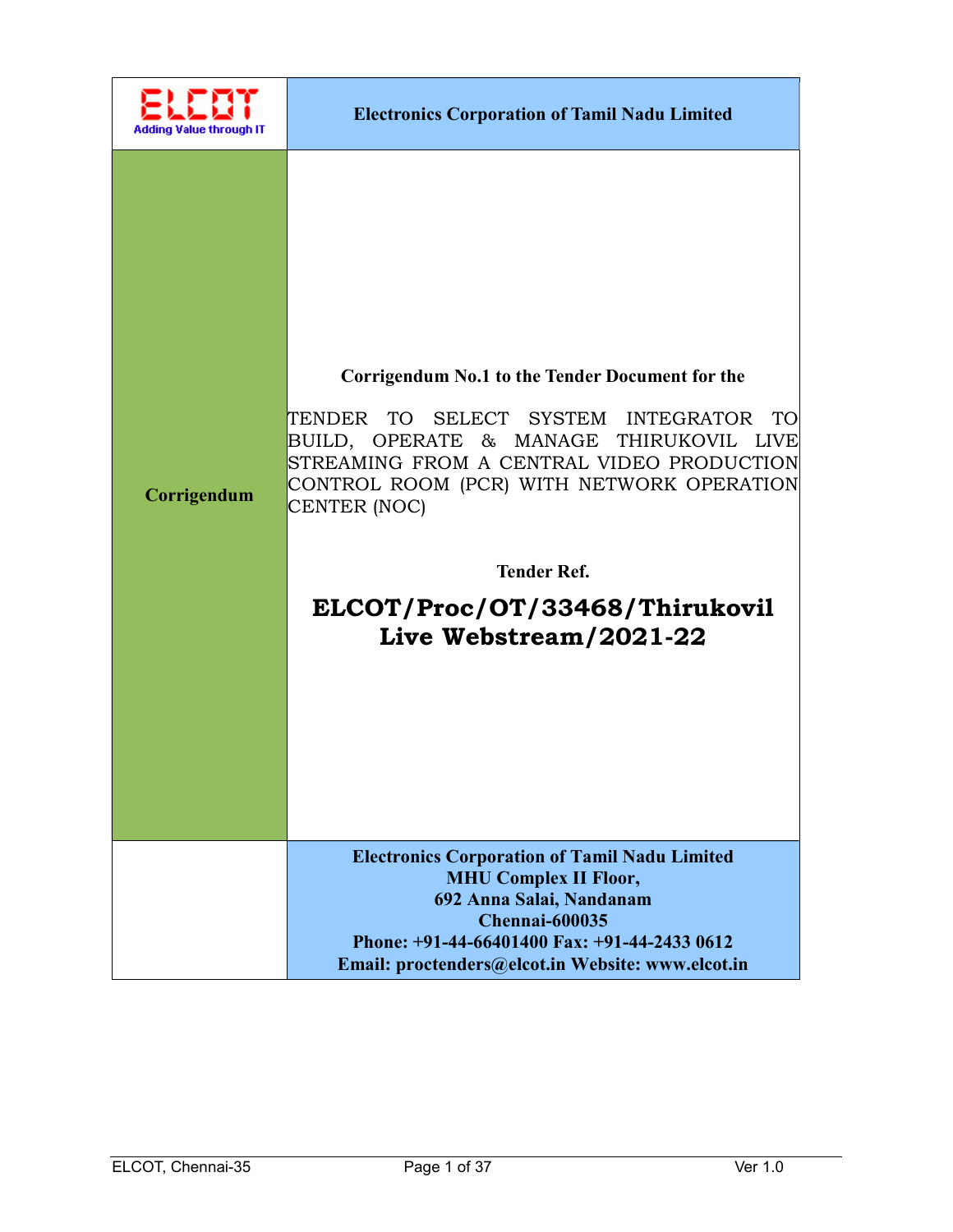## CORRIGENDUM TO THE TENDER DOCUMENT

Please note that the clarifications to the Queries 1 to 58 are part of the Tender and the bidders are requested to include the signed clarifications and Amendments with the Tender document. The bids received without clarifications and amendments will be summarily rejected

| S.N | Title of the clause                                       | Query                                          | Clarifications                               |  |
|-----|-----------------------------------------------------------|------------------------------------------------|----------------------------------------------|--|
| 1.  | Page $No.49 - Clause No.8.7$<br>$\blacksquare$            | How<br>many location streams                   | are $\sqrt{$ Yes. It is multiple streams. It |  |
|     | Equipments/Software at PCR/NoC                            | expected ? Is it multiple streams from $\vert$ | will be not less than four                   |  |
|     |                                                           | the same temple ?                              | streams per temple                           |  |
|     | To handle all the incoming streams                        |                                                |                                              |  |
|     | from various locations, monitor $\&$                      |                                                |                                              |  |
|     | switch the necessary cameras with                         |                                                |                                              |  |
|     | overlay graphics (like Astons, temple                     |                                                |                                              |  |
|     | name, location, etc.).                                    |                                                |                                              |  |
| 2   | Page No.49 - Clause No 8.7<br>$\mathcal{L}_{\mathcal{A}}$ | Will there be a quality check before           | Yes. at Production Control                   |  |
|     | Equipments/Software at PCR/NoC                            | broadcast?                                     | Station in Chennai                           |  |
|     |                                                           |                                                |                                              |  |
|     | additional audio<br>(Voice<br>mix<br>To.                  |                                                |                                              |  |
|     | Over/background music/prayer songs                        |                                                |                                              |  |
|     | etc.) and stream the final program to                     |                                                |                                              |  |
|     | web channels and other platforms.                         |                                                |                                              |  |
| 3   | Page No.54 – Clause No 9.3 – Payment                      | This should be relaxed to MSME                 | Remains unchanged.                           |  |
|     | Clause                                                    | companies.                                     |                                              |  |
|     |                                                           |                                                |                                              |  |
|     |                                                           |                                                |                                              |  |
|     | 9.3 50% of the total cost will be paid                    |                                                |                                              |  |
|     | after deducting TDS as applicable                         |                                                |                                              |  |
|     | within one month on the Successful                        |                                                |                                              |  |
|     | Delivery, Installation after duly certified               |                                                |                                              |  |
|     | by the end user. Another 35% will be                      |                                                |                                              |  |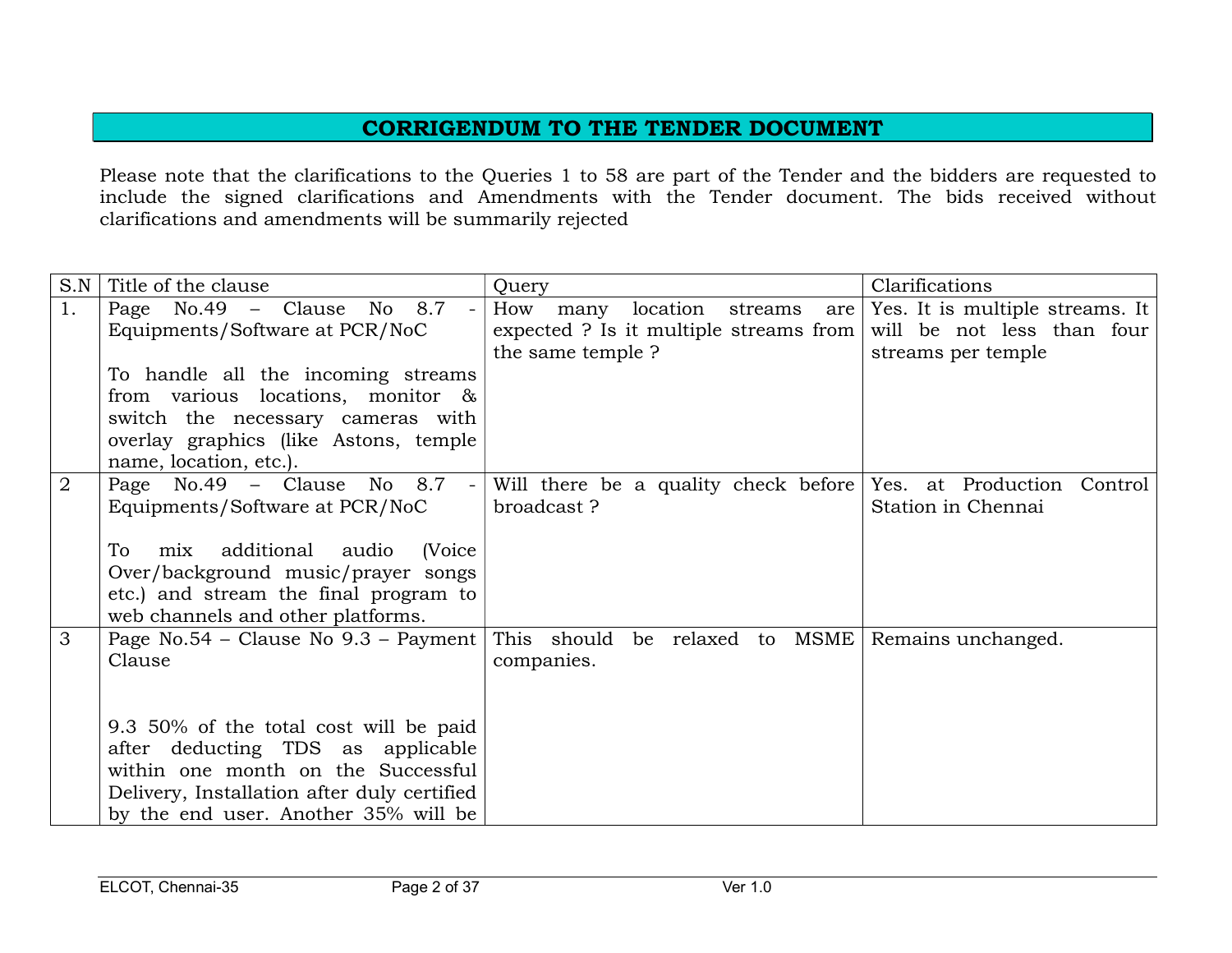|                | paid after successful golive and on<br>submission of golive certificate. Bills<br>will be honoured within one month after<br>submission along with all supporting<br>documents in complete shape.                                                                                                    |                                                                                                                                                                                                                 |                                                                                                                   |
|----------------|------------------------------------------------------------------------------------------------------------------------------------------------------------------------------------------------------------------------------------------------------------------------------------------------------|-----------------------------------------------------------------------------------------------------------------------------------------------------------------------------------------------------------------|-------------------------------------------------------------------------------------------------------------------|
| $\overline{4}$ | Page No.55-56- Clause No.10.1 -<br>for<br>delay<br>Penalty<br>the<br>the<br>in<br>transmission of the data feed from the<br>Thirukovil:                                                                                                                                                              | This may also depend on the facility<br>provided by the temple.                                                                                                                                                 | The bidder is responsible for<br>failures. However, penalty<br>will be decided by HR &CE on<br>case to case basis |
|                | The Successful Bidder shall ensure 98%<br>uptime of the data feed from each<br>identified place in each temple to PCR<br>and acknowledged by NIC/HR&CE<br>department failing which the following<br>charges will be levied<br>which will be deducted from the<br>pending payments due to the bidder. |                                                                                                                                                                                                                 |                                                                                                                   |
| $\overline{5}$ | Page No.19- Clause No.4 - Eligibility<br>Criteria<br>Bidder should have executed, at least<br>one single order, for having experience<br>in rendering similar services where live                                                                                                                    | 1. There are not many tenders of<br>such kind in Govt/ PSU so<br>request to consider private sector<br>company also.                                                                                            | 1. Remains unchanged                                                                                              |
|                | streaming was involved in India, for any<br>Govt/PSU for a value of Rs.50.00 Lakhs<br>or more, during any one of the previous<br>three financial years (2017-18, 2018-<br>19, 2019-20).                                                                                                              | 2. Most of Government Streaming<br>Project has happened only in the<br>elections only, almost many of<br>the elections happened only last<br>6 months or 5 years before, so<br>we request extend the time line. | 2. Remains unchanged                                                                                              |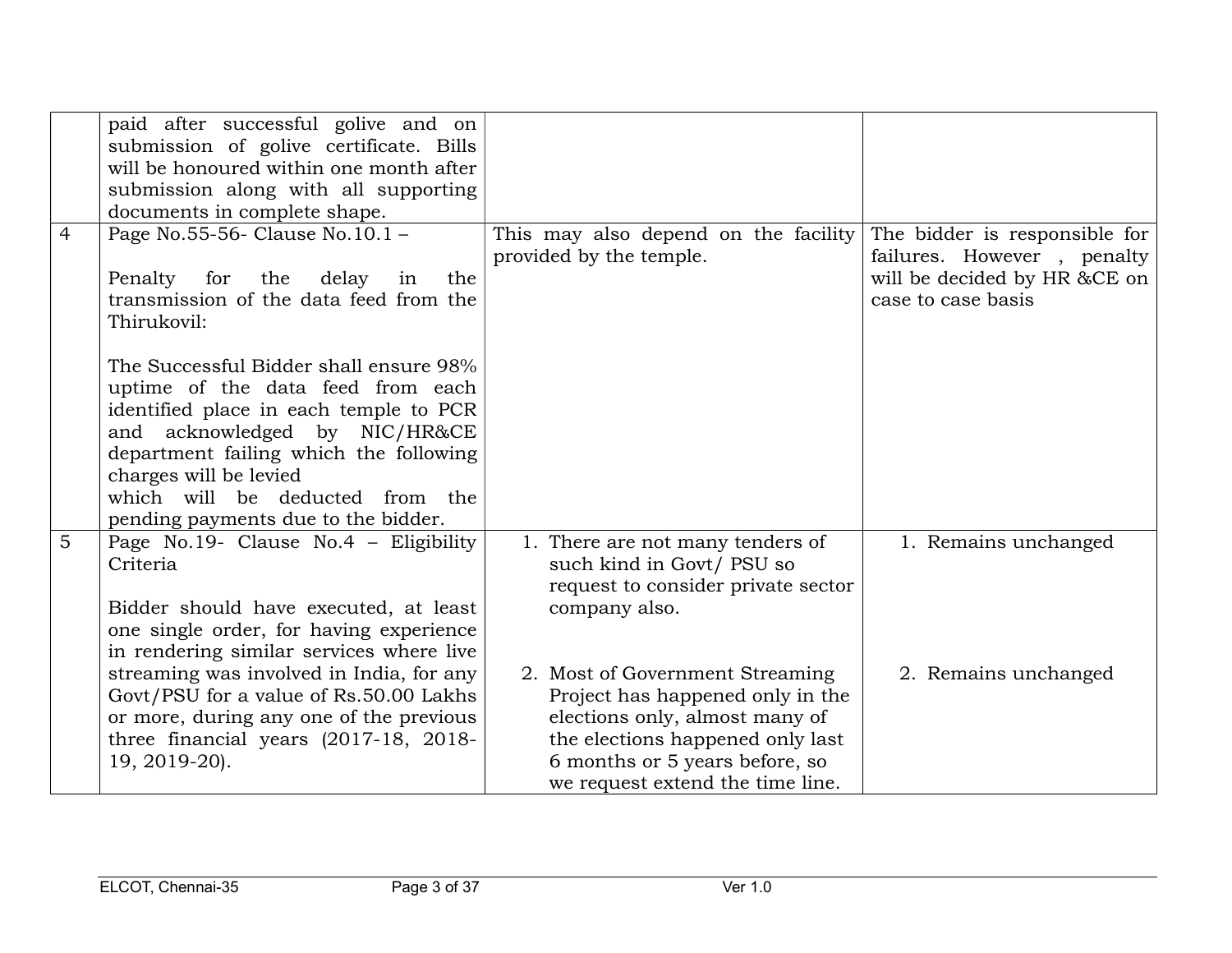| 6              | Page No.20- Clause No.4 - Eligibility   ISO9001:2015 should be good enough.<br>Criteria                         |                                                                                                              | Remains unchanged                                                                                                                                                                                                                                                                                                                                                                                                                                                                                                                                                                                                                                                       |
|----------------|-----------------------------------------------------------------------------------------------------------------|--------------------------------------------------------------------------------------------------------------|-------------------------------------------------------------------------------------------------------------------------------------------------------------------------------------------------------------------------------------------------------------------------------------------------------------------------------------------------------------------------------------------------------------------------------------------------------------------------------------------------------------------------------------------------------------------------------------------------------------------------------------------------------------------------|
|                | The Bidder should have valid ISO<br>27001:2011<br>ISO20001:2011<br>$\&$<br>or<br>higher certificate in his name |                                                                                                              |                                                                                                                                                                                                                                                                                                                                                                                                                                                                                                                                                                                                                                                                         |
| $\overline{7}$ | Page No.12- S.No.6 - eTender Schedule-<br><b>EMD</b>                                                            | this EMD<br>of Rs.<br>Can we know,<br>$10,00,000/$ - can be waived off if we<br>produce<br>MSME certificate. | bidder<br>seeking<br><b>EMD</b><br>The<br>exemption<br>for<br>MSME/NSIC/SSI,<br>must<br>submit the valid supporting<br>document for the relevant<br>category. Units having either<br>permanent SSI Registration<br>Certificate<br>prior<br>to<br>implementation of MSMED<br>2006<br>Act,<br><b>or</b><br>valid<br>Entrepreneurs Memorandum<br>Part-II<br>issued<br>by<br>the<br>Directorate of Industries &<br>Commerce or UdyogAadhar<br>Memorandumare<br>exempted<br>from payment of EMD.<br>The tenders without Earnest<br>Money Deposit<br>Valid<br>or<br>MSME/NSIC/SSI certificate /<br>UdyogAadhar for exemption of<br>EMD<br>will<br>be<br>summarily<br>rejected |
| 8              | Page No.19- Clause No $-$ 4- Eligibility                                                                        | There is no clarity of which particular                                                                      | Certificate from the Chartered                                                                                                                                                                                                                                                                                                                                                                                                                                                                                                                                                                                                                                          |
|                | Criteria - Turnover -                                                                                           | year                                                                                                         | Accountant<br>should<br>be                                                                                                                                                                                                                                                                                                                                                                                                                                                                                                                                                                                                                                              |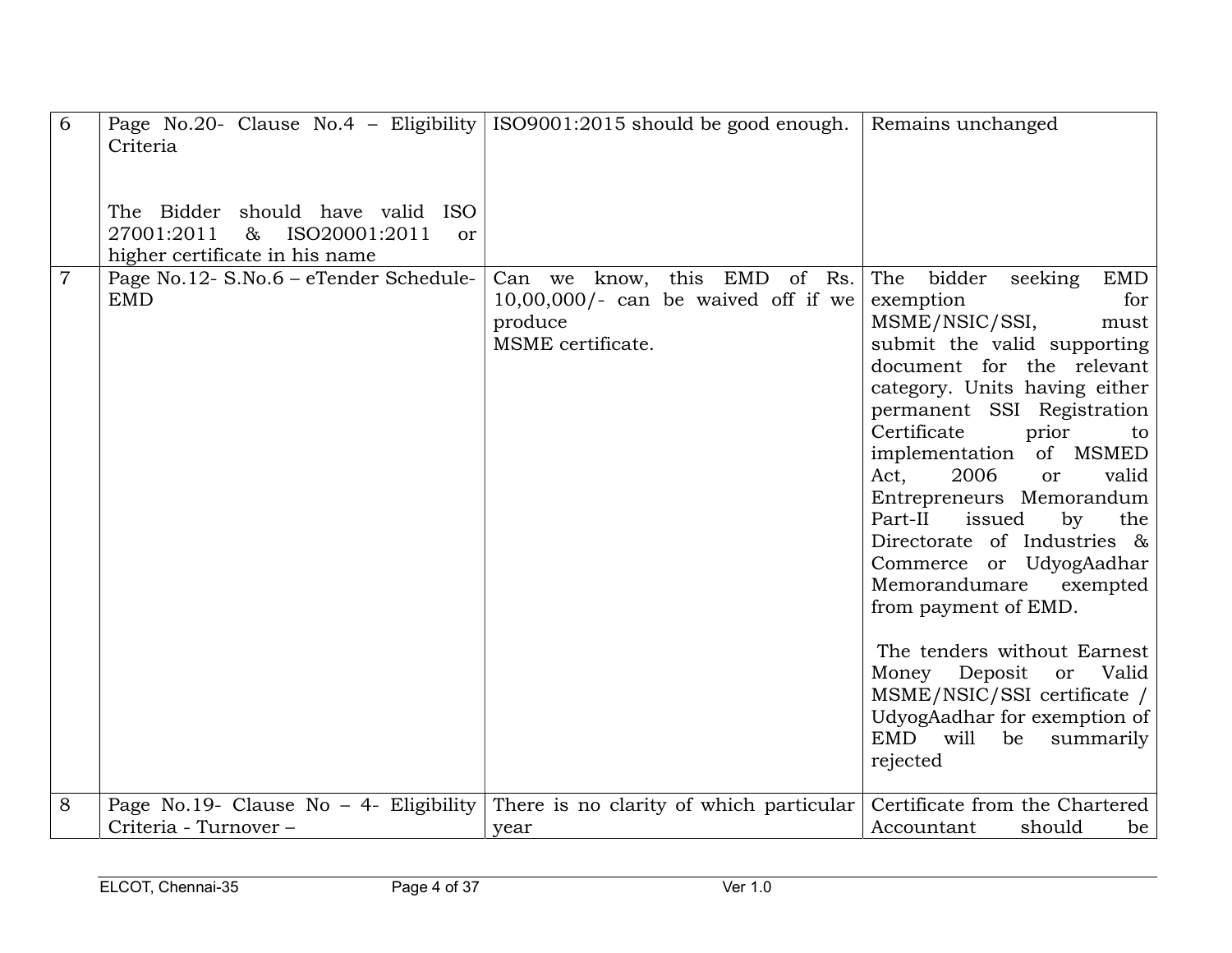|    | Certificate<br>from<br>Chartered<br>the<br>Accountant should be enclosed with<br>positive Net worth in the last in the last<br>three $(2017-18, 2018-19 \& 2019-20)$<br>financial years |                                                                                                                                                                        | enclosed with positive Net<br>worth for the last three<br>$(2017 - 18, 2018 - 19 & 2019 -$<br>20) financial years |
|----|-----------------------------------------------------------------------------------------------------------------------------------------------------------------------------------------|------------------------------------------------------------------------------------------------------------------------------------------------------------------------|-------------------------------------------------------------------------------------------------------------------|
| 9  |                                                                                                                                                                                         | No clarity on consortium                                                                                                                                               | Consortium is not allowed.                                                                                        |
| 10 | Page No.79 - A7.2 - Specifications for<br>PTZ Camera controller & Multi-Viewer                                                                                                          | • Need more information on purpose                                                                                                                                     | $\bullet$ Central Location – PCR                                                                                  |
|    |                                                                                                                                                                                         | NDI is mainly Video over IP<br>Protocol, kindly make NDI as<br>optional.                                                                                               | if able to meet the<br>required functionality,<br>NDI may be considered as<br>optional                            |
|    |                                                                                                                                                                                         | Multi-view system to provide<br>multiple layout options, Multiview<br>Outputs, pre-set layouts - Is it ok if<br>we achieve the same through<br>separate software       | Yes as long as it provides<br>the desired result and is<br>user friendly.                                         |
|    |                                                                                                                                                                                         | To detect sources on network<br>automatically automatically &<br>monitor multiple sources with<br>Audio. Is it ok if we achieve the<br>same through separate software? | Yes as long as it provides<br>$\bullet$<br>the desired result and is<br>user friendly                             |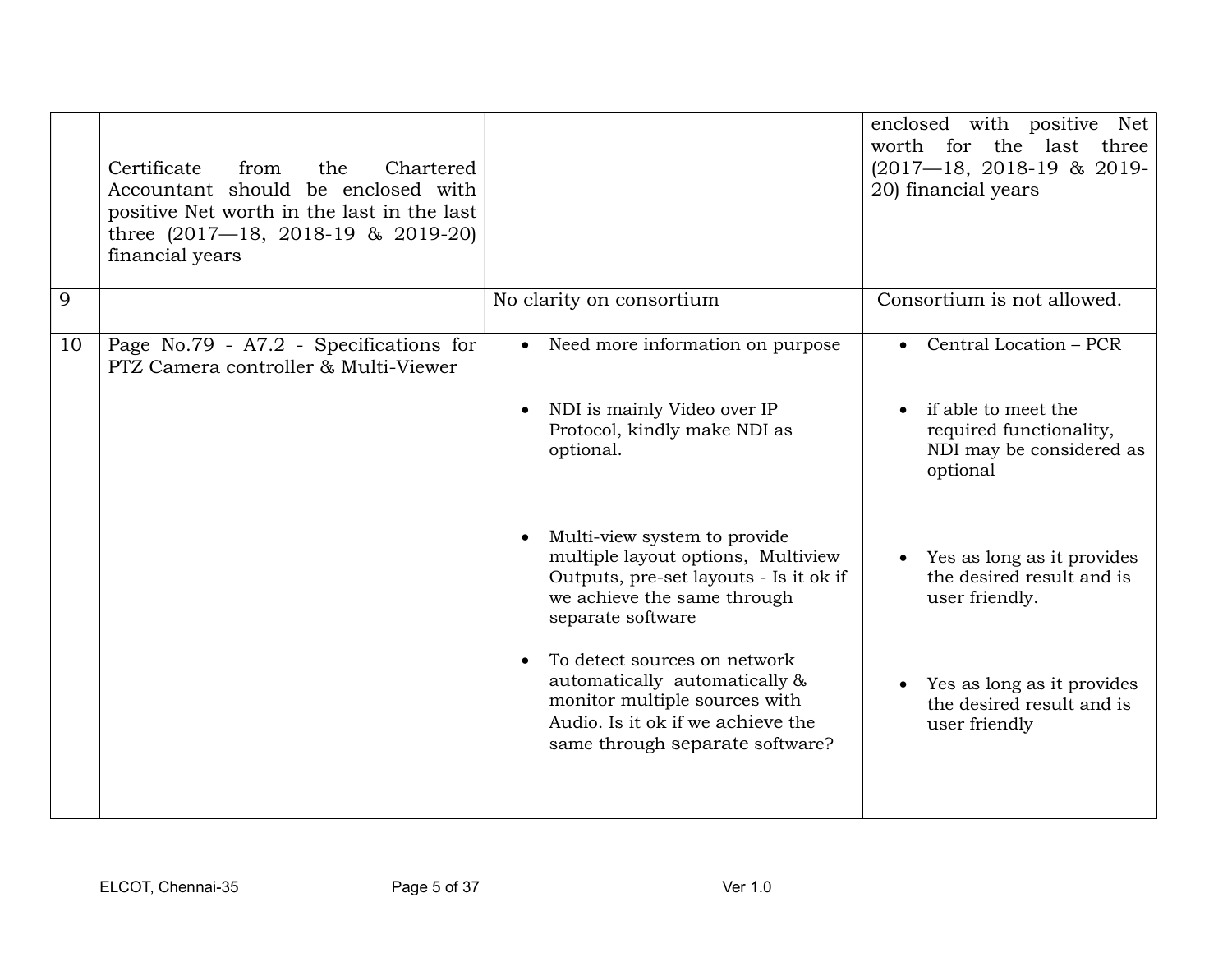| 11 | Page No.80 - A7.3.1 -<br>Specification for Control application<br>executing on the above Tablet A 7.3.1               | Define the purpose of this equipment.<br>At Thirukovil side why this is required.<br>If same is used for live streaming of<br>build-in camera in tablet then other<br>specified<br>specifications<br>are<br>not<br>required in application | This tablet will be used for<br>streaming<br>via the inbuilt<br>camera and the wifi network<br>made available at Thirukovil                                                                                                  |
|----|-----------------------------------------------------------------------------------------------------------------------|--------------------------------------------------------------------------------------------------------------------------------------------------------------------------------------------------------------------------------------------|------------------------------------------------------------------------------------------------------------------------------------------------------------------------------------------------------------------------------|
|    |                                                                                                                       | Need more information on purpose                                                                                                                                                                                                           |                                                                                                                                                                                                                              |
| 12 | Page No.83 - A7.4, A7.5, A7.6, A7.7 -                                                                                 | Need purpose of each microphone                                                                                                                                                                                                            | To stream singing of hymns,<br>music concerts etc                                                                                                                                                                            |
| 13 | Page No.95 - A7.14 - Specifications for<br>Main Distributing Unit                                                     | Need purpose of this unit. Is it IP<br>based PDU to control power to server                                                                                                                                                                | It is a IP based PDU to control<br>power to Servers                                                                                                                                                                          |
| 14 | Page No.96 - A7.16 - Specifications for<br>Video Production application with<br>Multiviewer & Social Media Publishing | Need quantity required. Is it one per<br>Thirukovil to stream from Central<br>Station?                                                                                                                                                     | For pilot project it is one<br>with<br>preferably<br>switcher<br>scalable option                                                                                                                                             |
| 15 | Page No.100 - A7.22 - Specifications for<br>16 Channel Digital Mixer                                                  | Need purpose of this. Is it for audio<br>mixing?                                                                                                                                                                                           | It is an audio mixer required<br>at Thirukovil for concert and<br>similar application                                                                                                                                        |
| 16 | Page No.101 - A7.23 - Specification for<br>AV equipment Control Software at NOC                                       | Need purpose of this. Is it for audio<br>mixing?                                                                                                                                                                                           | It is a software based video<br>production mixer                                                                                                                                                                             |
| 17 | Page No.104 - A7.26 - Specification for<br>Network Management Software                                                | Why this is required as cloud based.                                                                                                                                                                                                       | <b>SD-WAN</b><br>architecture<br>The<br>requires cloud based control<br>and measurement plane. By<br>for<br>SD-WAN<br>opting<br>we<br>automatically<br>include<br>the<br>cloud based<br>control<br>and<br>measurement plane. |
| 18 | Page No.105 - A7.30 - Specification for<br><b>NAS Storage</b>                                                         | 16TB HDD is not available                                                                                                                                                                                                                  | Available                                                                                                                                                                                                                    |
| 19 | Page No.105 - A7.30 - Specification for<br><b>NAS Storage</b>                                                         | What is total usable capacity required?                                                                                                                                                                                                    | 14TB minimum                                                                                                                                                                                                                 |
| 20 | Page No.85 - A7.11 - Specification for 802.11 AX is the WIFI 6 standard, it For the current scenario, it              |                                                                                                                                                                                                                                            |                                                                                                                                                                                                                              |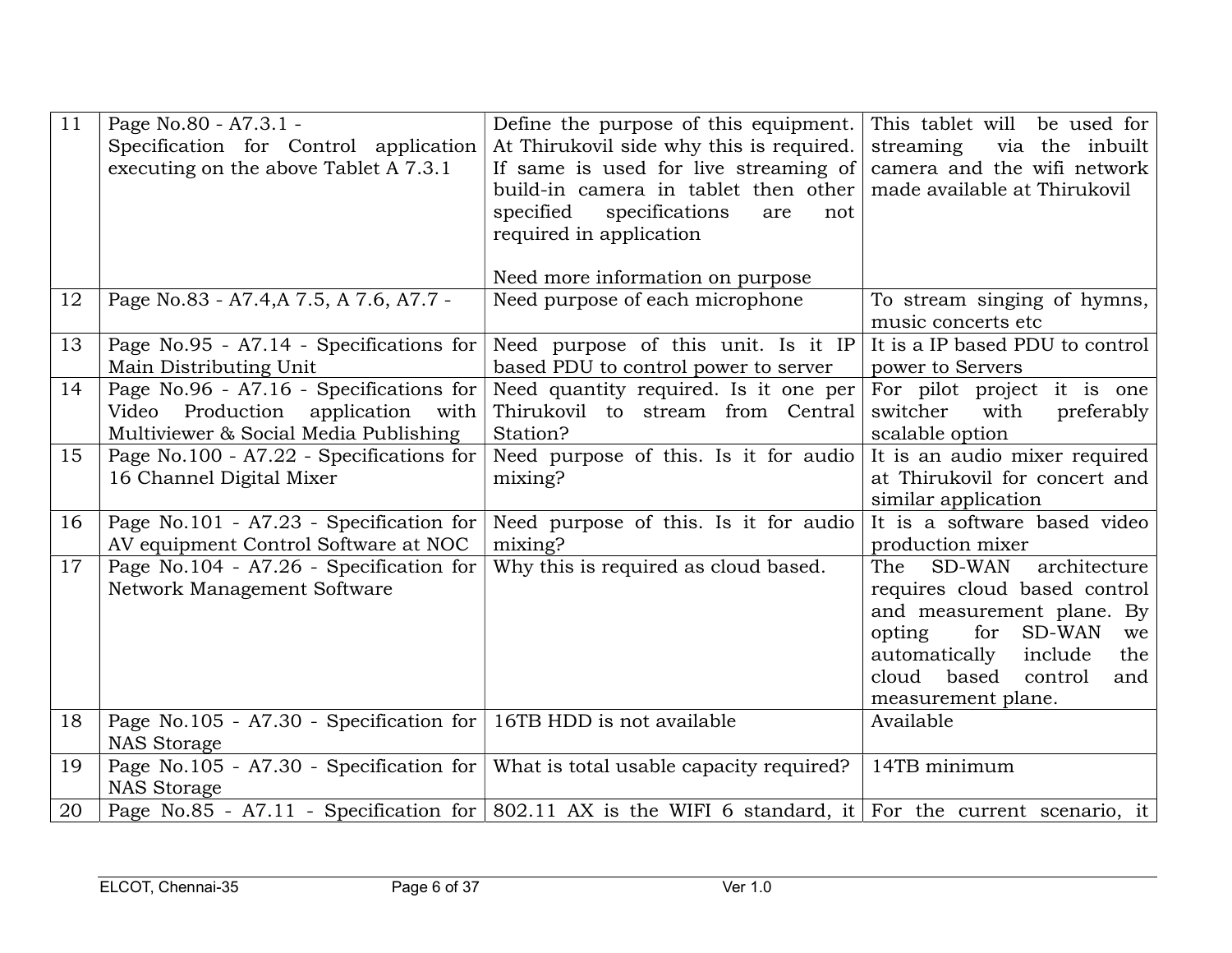|    | Wireless Access Point                                                                                                                                                                                                                                                                                                                                 | can give better video streaming and<br>data transfer                                                                                                                                                                                        | advisable<br>would<br>be<br>and<br>because<br>of<br>budgetary<br>constraints to deploy 802.11<br>ac alone. Wifi 6 standard will<br>be adopted later on when<br>appropriate.                                 |
|----|-------------------------------------------------------------------------------------------------------------------------------------------------------------------------------------------------------------------------------------------------------------------------------------------------------------------------------------------------------|---------------------------------------------------------------------------------------------------------------------------------------------------------------------------------------------------------------------------------------------|-------------------------------------------------------------------------------------------------------------------------------------------------------------------------------------------------------------|
| 21 | Page No.85 - A7.11 - Specification for<br>Wireless Access Point                                                                                                                                                                                                                                                                                       | WIFI 6 certification for hardware is<br>more important to ensure required<br>feature and hardware are supported in<br>the device                                                                                                            | For the current scenario, it<br>would<br>be<br>advisable<br>and<br>of<br>budgetary<br>because<br>constraints to deploy 802.11<br>ac alone. Wifi 6 standard will<br>be adopted later on when<br>appropriate. |
| 22 | Page No.86 - A7.11 - Specification for<br>Wireless Access Point                                                                                                                                                                                                                                                                                       | WIFI 6 APs with 4x4 mimo will have<br>2.6Gbps throughput recommend for<br>2.5Gbps multigigabit Ethernet ports<br>day one                                                                                                                    | Under pilot project scenario,<br>it is suggested that 1G ports<br>will be sufficient for the<br>rollout.                                                                                                    |
| 23 | Page No.79 - A7.1 - Specification for<br><b>Broadcast Quality PTZ Camera</b><br>For distant cameras (exceeding 75<br>mtsrs), need to extend that camera<br>signals over hybrid fiber cable<br>(with<br>Include<br>power).<br>necessary<br>fiber<br>converters Support for high quality and<br>low latency for remote live production<br>applications. | Separate Converters are required to<br>achieve this. Please add converters as<br>a separate line item                                                                                                                                       | Meet functionality using the<br>devices                                                                                                                                                                     |
| 24 |                                                                                                                                                                                                                                                                                                                                                       | specification<br>should<br>Camera<br>be<br>properly defined. Let us know if CCTV<br>IP Camera with 2/4MP with 25X zoom<br>can be used. We have used these<br>Camera in multiple Thirukovil projects<br>and are easy to manage and maintain. | CCTV optics are different. If a<br>surveillance camera meets<br>our specs, you can quote                                                                                                                    |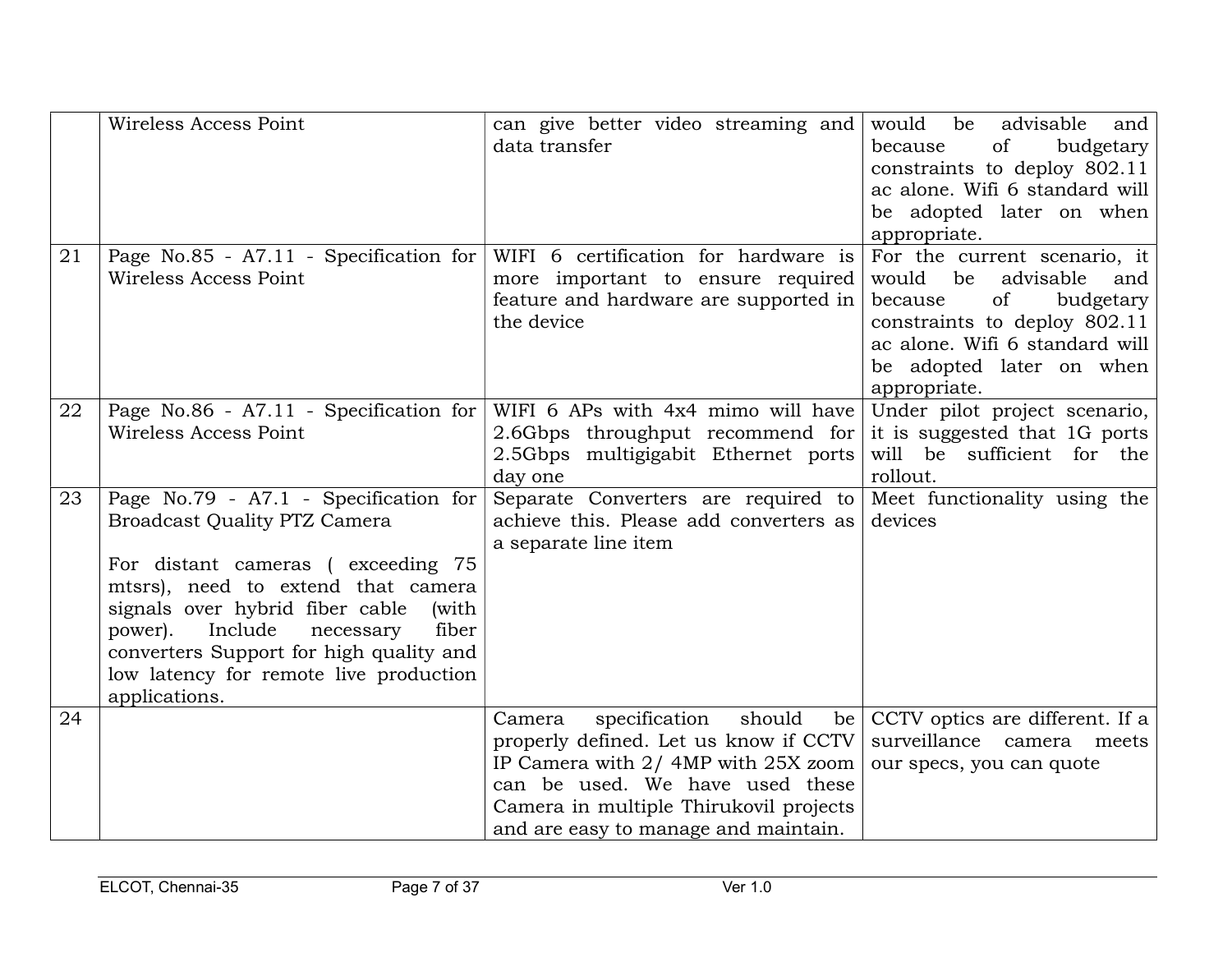| 25 | There is no equipment specified for Manpower and maintenance<br>local level streaming when handheld $\vert$<br>video camera is used for programs<br>which<br>captured<br>locally<br>are<br>in <sub>1</sub><br>Thirukovil. We suggest to add encoder<br>device with HDMI input to RTSP/<br>RTMP protocol. | are not feasible. The control<br>centre prefers to have total<br>control of what is streamed |
|----|----------------------------------------------------------------------------------------------------------------------------------------------------------------------------------------------------------------------------------------------------------------------------------------------------------|----------------------------------------------------------------------------------------------|
| 26 | CCTV camera for small Thirukovil The Control Centre prefers all<br>where big size IP PTZ camera not<br>possible to install one more IP CCTV<br>Camera with fixed lens<br>should<br>considered with wide angle.                                                                                           | Thirukovil to stream the same<br>hi-quality video with<br>no<br>differences in quality       |
| 27 | Whether all Thirukovil will be part Publishing<br>single publishing channel or it will be<br>separate channels on social media. If is<br>it separate channel then we need<br>separate computer for mixing and re-<br>streaming<br>at central<br>monitoring<br>station.                                   | channels<br>are<br>different. You can quote for<br>the pilot project with scalable<br>option |
| 28 | who will own content rights, whether it   All rights will be held by HR $\&$<br>sold to different service<br>will be<br>provider? If yes why not to include<br>same in current tender. In other<br>Thirukovil content are provided to<br>other services providers like Jio TV,<br>tata Sky etc           | CE, Govt., of Tamil Nadu                                                                     |
| 29 | Whether multiple Thirukovil live feed $\vert$ NO such idea at present<br>will be mixed to create single stream in<br>time division of in PIP ?                                                                                                                                                           |                                                                                              |
| 30 | Why cloud hosted solution is not security and ownership<br>considered, and on-premises solution<br>is used on central command and                                                                                                                                                                        | of<br>content                                                                                |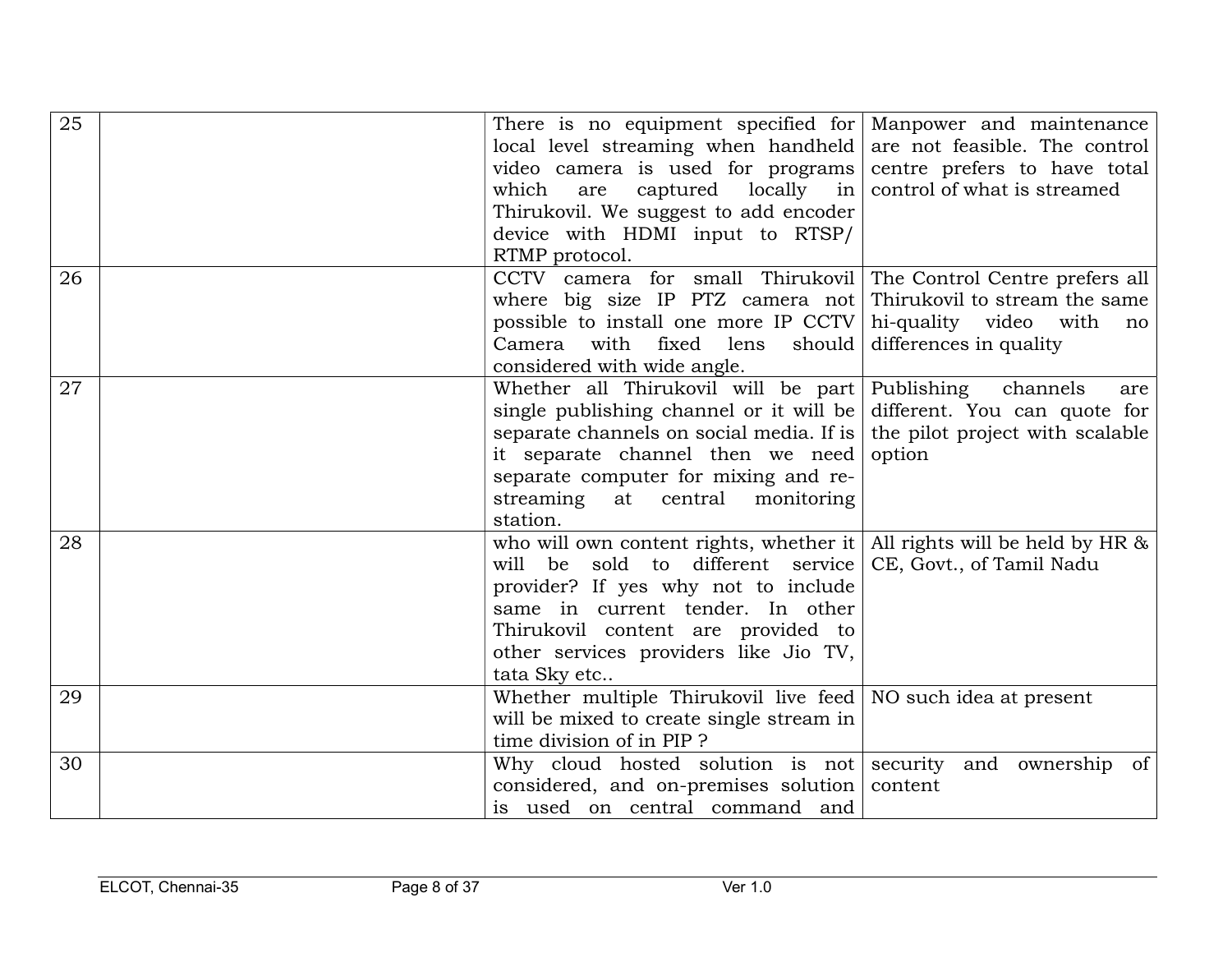|    | control                                                                                                                                                                                         |                                                                                                                                                                     |
|----|-------------------------------------------------------------------------------------------------------------------------------------------------------------------------------------------------|---------------------------------------------------------------------------------------------------------------------------------------------------------------------|
| 31 | Whether we have to publish such Since it is a reliable and<br>Thirukovil<br><b>or</b><br>$other \mid$<br>stream<br>on<br>government website. If yes there no<br>HLS streaming platform planned. | verified content, streaming on<br>Social media is not an issue                                                                                                      |
|    | Separate platform should be planned<br>as social media platform video link is<br>possible to be embedded in to any<br>website and there is not security on<br>same.                             |                                                                                                                                                                     |
| 32 | How many resolutions video we will<br>stream? Single 1080p or multiple size ?<br>If same is to be published on<br>Government website.                                                           | Social media like Youtube<br>different<br>transcodes<br>to<br>resolutions, for Government<br>websites, it will be planned<br>after reviewing pilot project          |
| 33 | If multiple cameras are used at<br>Thirukovil why local level content<br>management software is not provided<br>so local person can manage programs<br>which are local to Thirukovil.           | It is not feasible to have a<br>man power in each temple<br>and have a supervisor to<br>check the work done and<br>have a another officer to over<br>see all these. |
| 34 | How feed coming from other movable<br>camera will be feed in to this system<br>need HDMI to IP encoder units                                                                                    | There are no camcorders                                                                                                                                             |
| 35 | Who takes care of social media account<br>creation and copy rights related issues<br>on social media ?                                                                                          | Exclusive section of HR & CE<br>, Govt., of Tamil Nadu                                                                                                              |
| 36 | Why social media platforms is used The intention is to reach the<br>there<br>TV<br>and<br>when<br>are<br>other<br>broadcasting platforms are in use like international public. However,         | maximum<br>including                                                                                                                                                |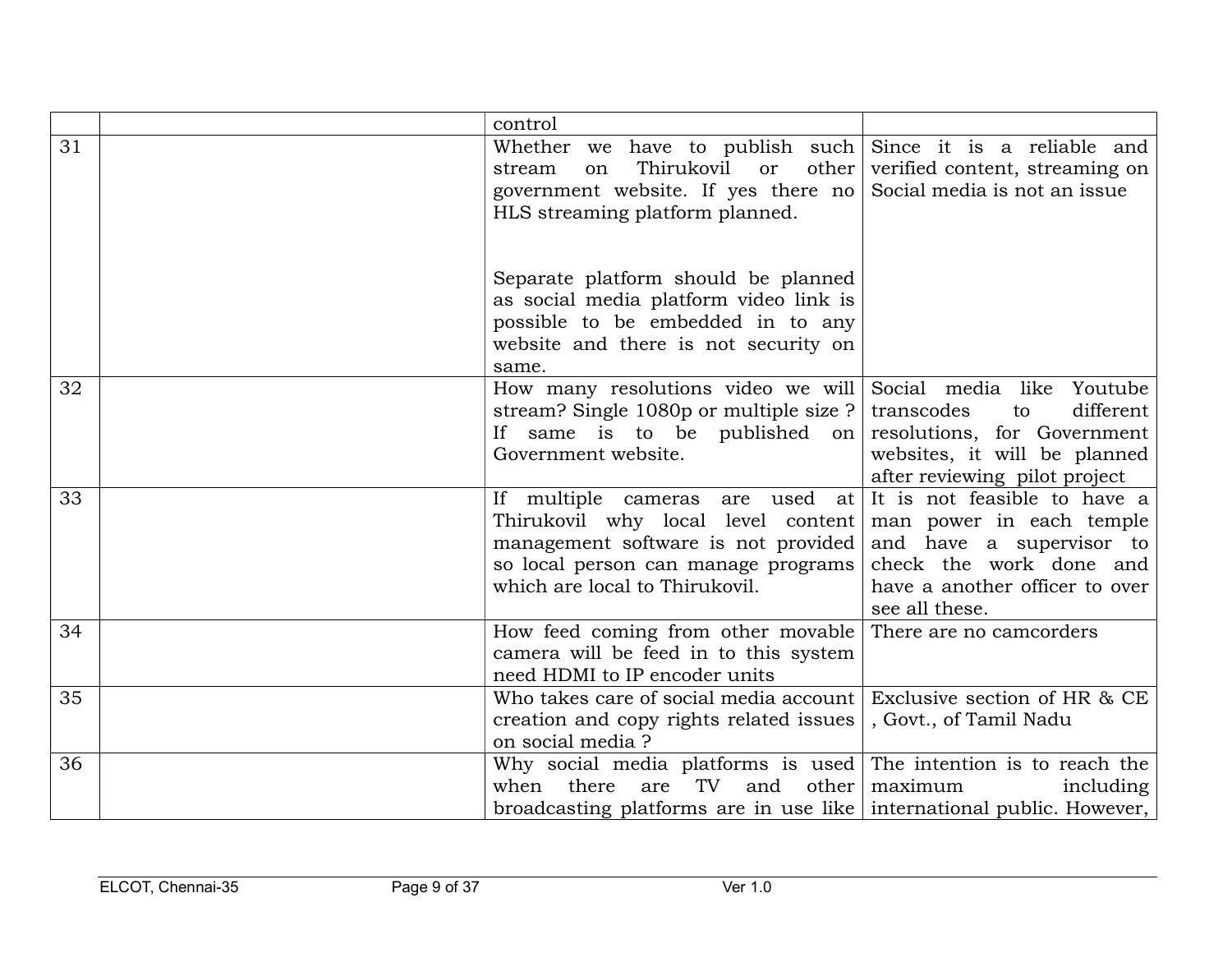|    |                                                                                                                                                                             | JioTV<br>etcThese<br>social<br>platforms can be embedded in any<br>website which will cause misuse of<br>content.     | media after review of Pilot Project,<br>the<br>decision<br>of<br>other<br>platforms will be addressed                                                                                                                                                                                                                                                                                                                                       |
|----|-----------------------------------------------------------------------------------------------------------------------------------------------------------------------------|-----------------------------------------------------------------------------------------------------------------------|---------------------------------------------------------------------------------------------------------------------------------------------------------------------------------------------------------------------------------------------------------------------------------------------------------------------------------------------------------------------------------------------------------------------------------------------|
| 37 | <b>Technical Specifications</b>                                                                                                                                             | The existing technical specifications<br>seem to be favoring one specific OEM                                         | The tender clearly says that it<br>is funtionality, integration,<br>robustness/ruggedness<br>and<br>finally the desired result that<br>matters The specific feature<br>are only representative as<br>mention<br>in<br>the<br>tender<br>document. Every bidder is<br>free to choose any equipment<br>that could demonstrate the<br>technical capabilities to fulfil<br>the deliverables as stated in<br>the tender and desired by HR<br>& CE |
| 38 | Page No:73, Appendix4<br>The CVs of all the personnel being<br>deployed should be provided as per the<br>format given below                                                 | Name of person with personal details<br>should avoided during tender as<br>person may change during execution<br>time | we can allow 50% of staff<br>details and 50% on assured<br>qualified technicians                                                                                                                                                                                                                                                                                                                                                            |
| 39 | Page No:88, A 7.12 Specifications for<br>SD-WAN.<br>The<br>software-defined<br>network<br>centralized components need to have<br>the flexibility to be on-prem or on cloud. | Since Cloud is not recommended for<br>Govt. classified data, Kindly remove.                                           | The data generated is for<br>dissemination<br>public<br>and<br>hence cloud services can be<br>availed with necessary data<br>protection and regulations as<br>deemed fit.                                                                                                                                                                                                                                                                   |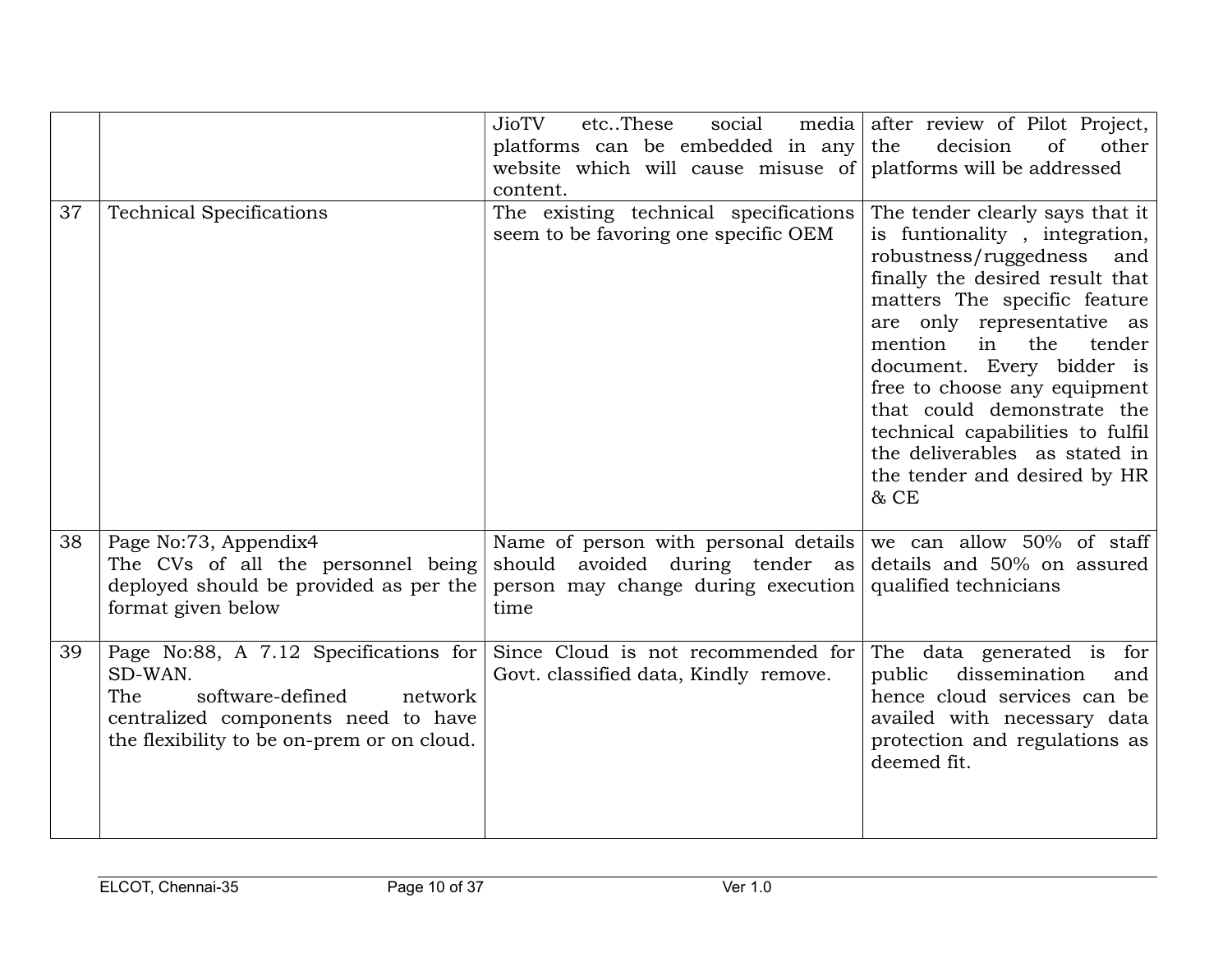|    | ability<br>Identify Public<br>cloud<br>to<br>Application's like 365 network traffic<br>using Microsoft recommended endpoint<br>API and allow local branch egress of<br>Office<br>365 network traffic to the<br>internet where possible | SDWAN solution should have native Kindly amend as "SDWAN solution The integrator is free to use<br>should have native ability to Identify<br>Public cloud Application's like 365 and   meets<br>allow local branch egress of Office<br>365 network traffic to the internet<br>where possible"                                                                                                                                                                                                                                                                                                                                                                                                                                  | any compatible solution that<br>the<br>required<br>functionality.                                                                                                                                                                                               |
|----|----------------------------------------------------------------------------------------------------------------------------------------------------------------------------------------------------------------------------------------|--------------------------------------------------------------------------------------------------------------------------------------------------------------------------------------------------------------------------------------------------------------------------------------------------------------------------------------------------------------------------------------------------------------------------------------------------------------------------------------------------------------------------------------------------------------------------------------------------------------------------------------------------------------------------------------------------------------------------------|-----------------------------------------------------------------------------------------------------------------------------------------------------------------------------------------------------------------------------------------------------------------|
| 40 | General                                                                                                                                                                                                                                | Why cloud hosted solution is not We have considered<br>considered, and on-premises solution<br>is used on central command and<br>control.                                                                                                                                                                                                                                                                                                                                                                                                                                                                                                                                                                                      | both<br>Cloud<br>and<br>on-premises<br>solutions.                                                                                                                                                                                                               |
|    |                                                                                                                                                                                                                                        | AWS is one of the leading cloud service   Any cloud storage/service<br>provider approved by MeitY and we<br>have worked very closely with multiple India can be used matching<br>live and web streaming projects in<br>India successfully. We are very keen to<br>participate for Tender Ref.:<br>ELCOT/Proc/OT/33468/Thirukovil<br>Live Stream/2021-22. We kindly<br>requesting you to consider Cloud as<br>option to store (A 7.30 Specifications<br>for NAS Storage) and for Servers.<br>Being web streaming and internet<br>facing applications we strongly suggest<br>to consider cloud as infrastructure for<br>this project and the SI / Application<br>provider can design the solution with<br>cloud infra as option. | with the systems residing in<br>the specifications<br>of the<br>corresponding equipments<br>mentioned in the tender. The<br>cloud<br>subscription<br>cost<br>should be quoted for five<br>years and that cost will be<br>used<br>for<br>comparison<br>purposes. |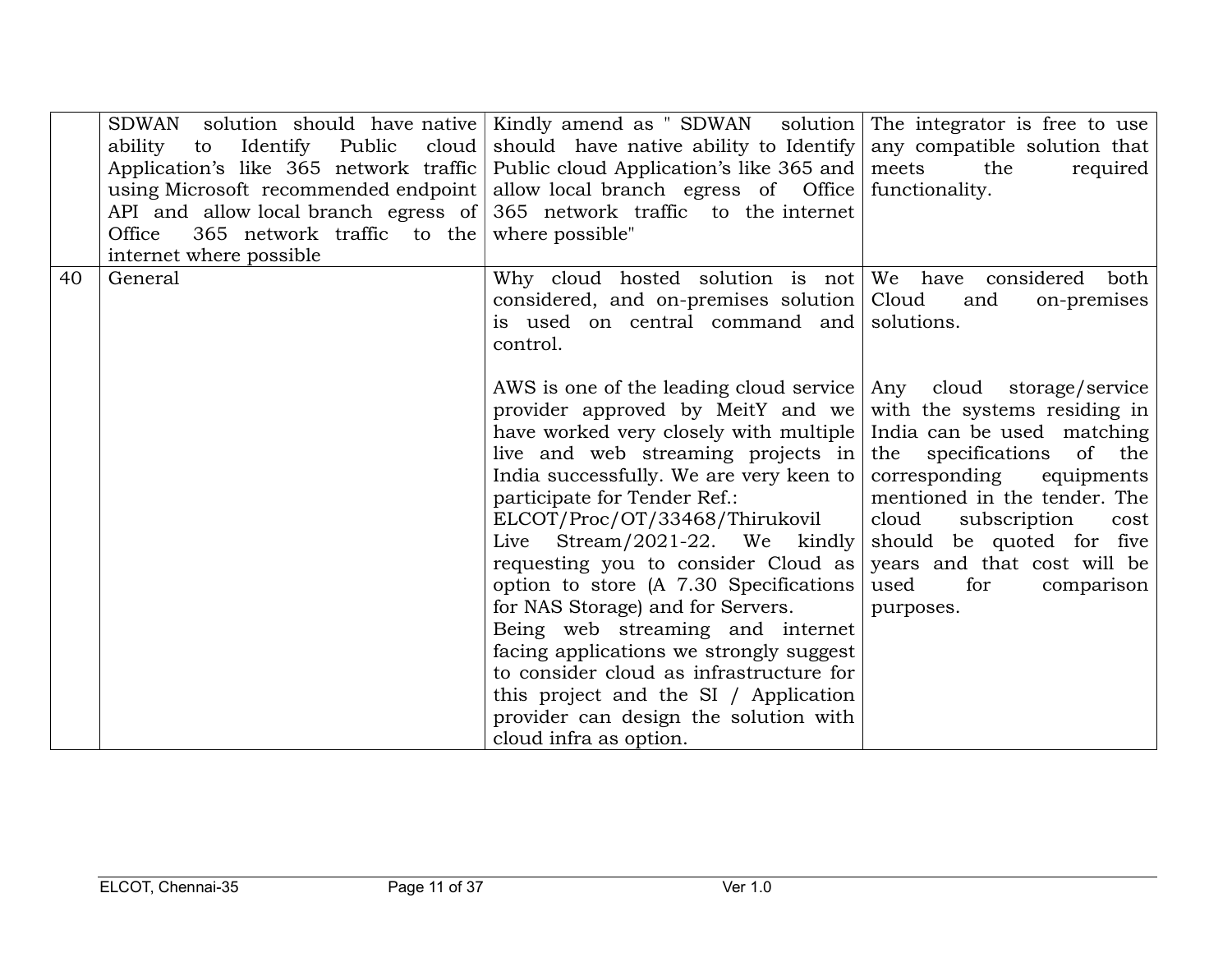|    | S.N Title of the clause                     | <b>Existing</b>                                                        | Amendment/To be read as                                                                 |
|----|---------------------------------------------|------------------------------------------------------------------------|-----------------------------------------------------------------------------------------|
| 41 | Page No. 78 -<br>A7.1 Specifications for    | • 30x super resolution zoom                                            | 20x or more super resolution zoom                                                       |
|    | <b>Broadcast Quality PTZ</b>                |                                                                        | 16x digital zoom input                                                                  |
|    | Camera                                      | 16x digital zoom Audio input                                           |                                                                                         |
|    |                                             |                                                                        | no change - dual channel                                                                |
|    |                                             | Multiple streaming outputs                                             | streaming required to stream<br>directly on two platforms if the<br>need may arise      |
|    |                                             | Desktop and ceiling mountable                                          | no change as installation points<br>varies in each temple                               |
| 42 | Page No.86 $- A 7.11$                       | Support Power over Ethernet, 24V passive PoE,                          | Support Power over Ethernet, and                                                        |
|    | Specifications for<br>Wireless Access Point | and PoE+ (802.3af and 802.3at)                                         | PoE+ and PoE++ (IEEE 802.3af,<br>802.3at and 802.3bt)                                   |
|    |                                             |                                                                        |                                                                                         |
|    |                                             | Authenticate all users/devices from the WAP<br>controller in the cloud | Authenticate all users/devices from<br>the WAP controller On Premises/on<br>cloud in DC |
|    |                                             | NEMA rated outdoor enclosure                                           | NEMA or IP66/67 standards to<br>withstand extreme environmental<br>factors              |
| 43 | Page No.86-A 7.11                           | Able to manage all the WAP devices centrally from the                  | Able to manage all the WAP devices                                                      |
|    | Specifications for WAP                      | cloud.                                                                 | centrally from On Premises/On Cloud DC                                                  |
|    | Controller                                  |                                                                        |                                                                                         |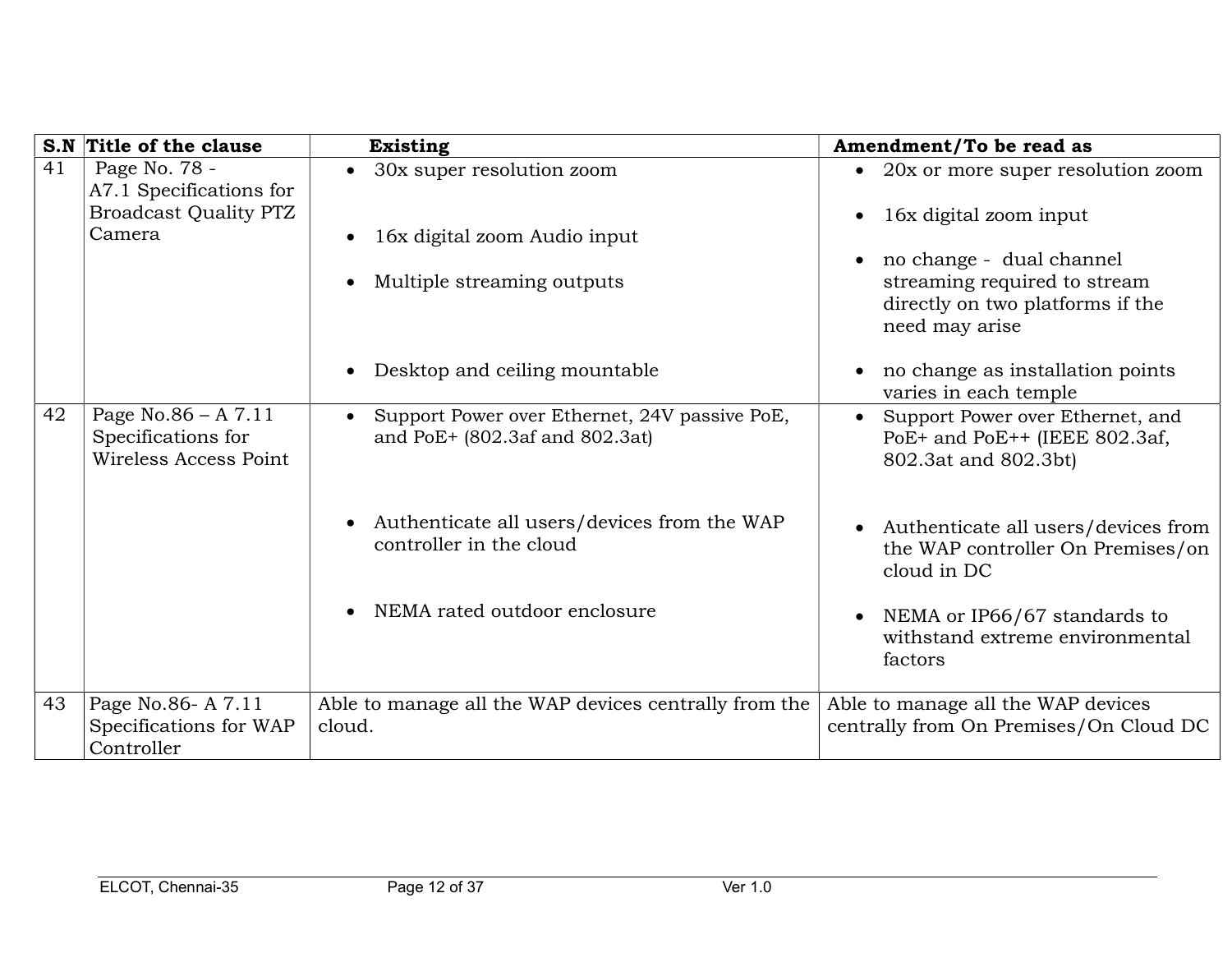| Page No.86-A 7.12<br>Specifications for SD-<br><b>WAN</b> | Should have a minimum of 6x 1G Copper ETH, $2x$<br>10G SFP+ ports, and 1x LTE module with IMIX<br>performance of minimum 1Gbps.                                                                                                                                                                                                                                                                                                                                                                                       | Should have a minimum of 6x 1G Copper<br>ETH, 6 X 1G SFP, 2x 10G SFP+ ports<br>with SDWAN IPSec throughput of<br>minimum 10Gbps and NGFW throughput<br>of 3 Gbps                          |
|-----------------------------------------------------------|-----------------------------------------------------------------------------------------------------------------------------------------------------------------------------------------------------------------------------------------------------------------------------------------------------------------------------------------------------------------------------------------------------------------------------------------------------------------------------------------------------------------------|-------------------------------------------------------------------------------------------------------------------------------------------------------------------------------------------|
| Page No.87-A 7.12<br>Specifications for SD-<br><b>WAN</b> | SD-WAN network architecture should have a clear<br>separation of management, control and data plane<br>functions.                                                                                                                                                                                                                                                                                                                                                                                                     | SD-WAN network architecture should have<br>a clear separation of management and data<br>plane functions.                                                                                  |
|                                                           | Management and control plane should be centralized<br>with the capability to be separated for each VRF/Tenant<br>in such a way that management, control, and data<br>traffic are not intermingled.                                                                                                                                                                                                                                                                                                                    | Management plane should be centralized<br>with the capability to be separated for each<br>VRF/Tenant in such a way that<br>management, control, and data traffic are<br>not intermingled. |
| Page No.91-A 7.12<br>Specifications for SD-<br><b>WAN</b> | SD-WAN should support Tier-3. Any to Any<br>Architecture without dependency on tunnels for overlay<br>is preferred                                                                                                                                                                                                                                                                                                                                                                                                    | SD-WAN should support Tier-3. Any to Any<br>Architecture.                                                                                                                                 |
|                                                           | The system should ensure that any change in physical<br>connectivity (Link 1 to Link 2 connectivity in case of<br>multiple links being terminated on the branch device)<br>or any change is physical connectivity type (Link 1<br>connectivity changed from internet broadband to MPLS<br>or vice versa, in case of multiple WAN links being<br>terminated on the Branch device) does not require any<br>change in virtual private network configuration in<br>the controller or physical/virtual device at location. | The system should ensure flexible WAN<br>link types (Broadband, ILL, MPLS) to be<br>used seamless across all the interfaces                                                               |
|                                                           |                                                                                                                                                                                                                                                                                                                                                                                                                                                                                                                       |                                                                                                                                                                                           |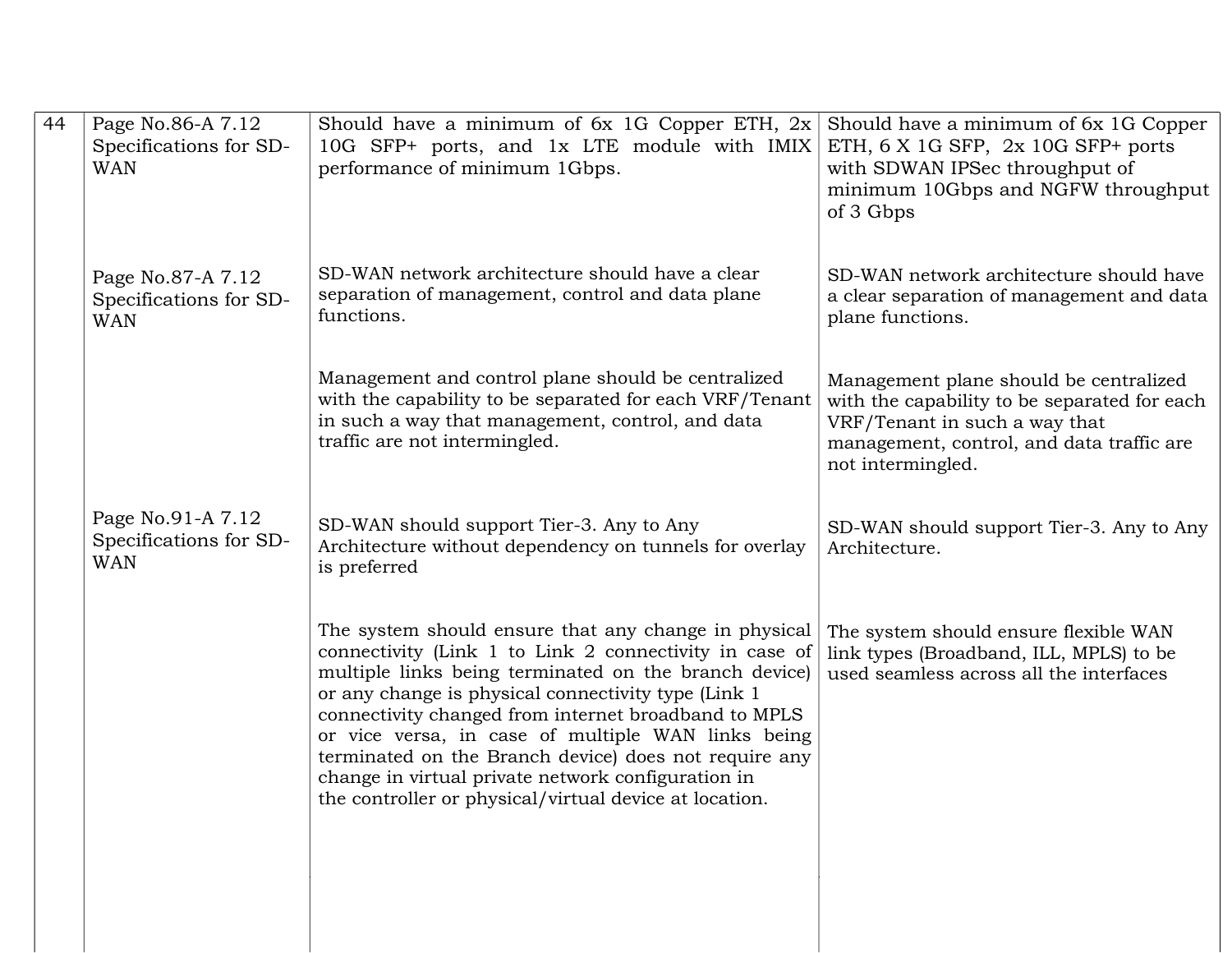| 45 | Page No.92-A 7.12<br>Specifications for SD-<br><b>WAN</b> | The SD-WAN Solution should support Per-Session<br>Encryption using AES256 and perpacket<br>authentication using HMAC-SHA256-128                                                                                                                                                                   | The SD-WAN Solution should support<br>AES256 and HMAC-SHA256-128                                                                                                                                                |
|----|-----------------------------------------------------------|---------------------------------------------------------------------------------------------------------------------------------------------------------------------------------------------------------------------------------------------------------------------------------------------------|-----------------------------------------------------------------------------------------------------------------------------------------------------------------------------------------------------------------|
| 46 | Page No.93-A 7.12<br>Specifications for SD-<br><b>WAN</b> | SDWAN Controller must support geographical<br>redundancy. When the primary controller fails, the<br>backup controller must be ready without impacting<br>operations                                                                                                                               | SDWAN Controller must support<br>geographical redundancy. When the<br>primary controller fails, the SDWAN<br>solution must work without impacting<br>operations.                                                |
|    |                                                           | The proposed solution should have all required<br>hardware to support up to 2000 Branches on day 1<br>with the option to horizontally scale to support up to<br>5000 Branches                                                                                                                     | The proposed solution should have all<br>required hardware to support up to 500<br>Branches on day 1 with the option to<br>horizontally scale to support up to 1000<br><b>Branches</b>                          |
|    |                                                           | New spec for branch devices                                                                                                                                                                                                                                                                       | Appliance in Branch, Should have a<br>minimum of 3x 1G Copper ETH ports and<br>with IMIX performance of minimum<br>100Mbps. Shall have Built in power<br>supply and required memory for seamless<br>performance |
|    |                                                           | SD-WAN solution should have the ability to detect<br>whether the traffic is already encrypted using<br>TLS/HTTPS or by IPsec and If the application traffic<br>is already encrypted, router shall not re-encrypt the<br>packet thus eliminating the overhead associated with<br>double encryption | SD-WAN solution should have the ability<br>to detect encrypted application traffic and<br>recognize it to have better security policy<br>and QOS                                                                |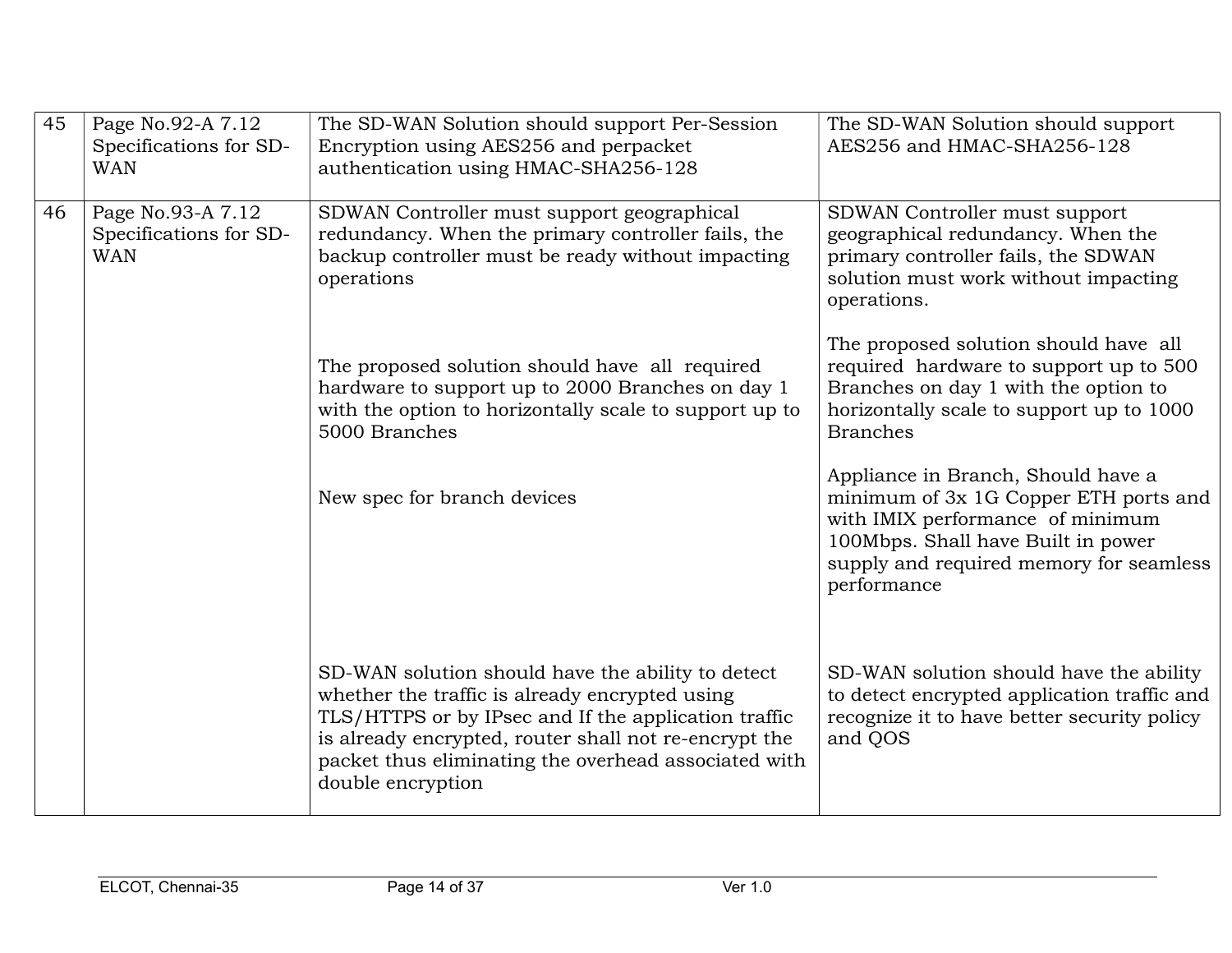| 47 | Page No.94-A 7.12<br>Specifications for SD-<br><b>WAN</b> | Should support integration with LDAP server to<br>authenticate administrative users to the CLI and GUI<br>interfaces for administration, configuration, and<br>management.                                                                                          | Should support integration with LDAP or<br>Radius or Tacacs+ server to authenticate<br>administrative users to the CLI and GUI<br>interfaces for administration,<br>configuration, and management.                                                                                                                                                                       |
|----|-----------------------------------------------------------|---------------------------------------------------------------------------------------------------------------------------------------------------------------------------------------------------------------------------------------------------------------------|--------------------------------------------------------------------------------------------------------------------------------------------------------------------------------------------------------------------------------------------------------------------------------------------------------------------------------------------------------------------------|
|    |                                                           | The software-defined controller should be<br>architecturally highly available with Active-Active<br>support                                                                                                                                                         | The software-defined controller should be<br>architecturally highly available and the<br>solution should work when the controller<br>is down.                                                                                                                                                                                                                            |
|    |                                                           | Should support domain-based web filtering<br>capabilities                                                                                                                                                                                                           | Both NOC device and Edge device should<br>have Next Generation Firewall<br>capabilities like IPS, Gateway Anti-Virus,<br>Application Control, Web & Video<br>Filtering, Anti-Bot, Anti-Spam from day<br>one to protect the network from attacks                                                                                                                          |
|    |                                                           | solution should support Role-Based<br>SDWAN<br>Access Control (RBAC) mechanism for an<br>Administrator to create Access Management<br>Roles that allow specific access to resources<br>such as routers, tenants, and services, as well as<br>configuration objects. | SDWAN solution should support<br>Role-Based Access Control (RBAC)<br>mechanism for an Administrator to<br>create Access Management Roles that<br>allow specific access to resources such<br>as routers, tenants, and services, as<br>well as configuration objects. It also<br>should support work flow management<br>with various levels of approval for any<br>changes |
| 48 | Page No.105-A 7.30<br>Specifications for NAS<br>- Storage | Populated with 31 x 16TB, SATA ENT 7200 RPM,<br>hot-plug HDDs                                                                                                                                                                                                       | Populated with $31*16$ TB (or) 28 x 18TB<br>, SATA ENT 7200 RPM, hot-plug HDDs                                                                                                                                                                                                                                                                                           |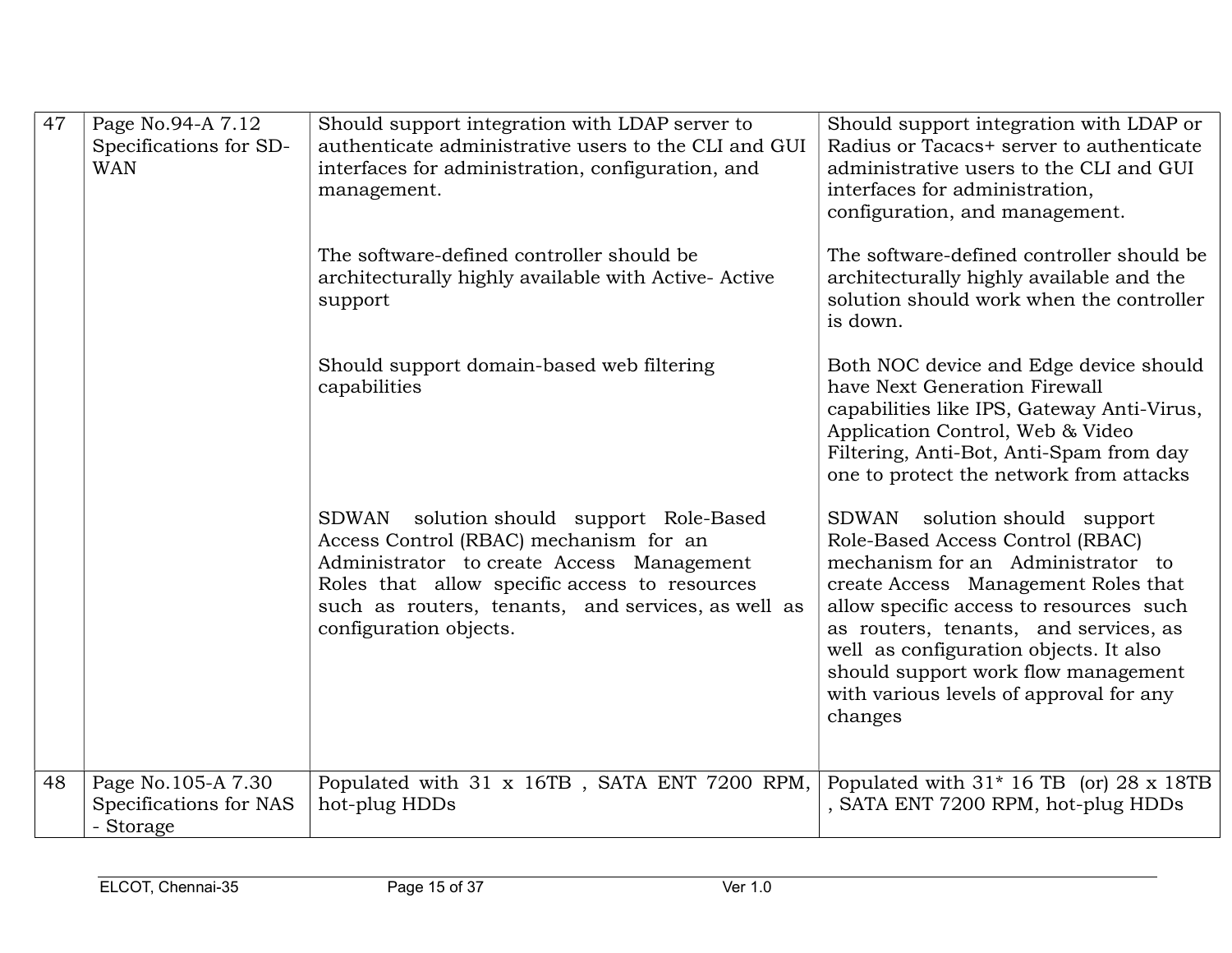| 49 | Specifications for NAS<br>- Storage                                     | Page No.106- A7.30 Supports both Block (iSCSI, FCP, SRP) & File (SMB,<br>NFS, FTP, AFP) protocols                                                                                                                                                                                                           | Supports both Block (iSCSI) & File (SMB,<br>NFS, FTP) protocols                                                                   |
|----|-------------------------------------------------------------------------|-------------------------------------------------------------------------------------------------------------------------------------------------------------------------------------------------------------------------------------------------------------------------------------------------------------|-----------------------------------------------------------------------------------------------------------------------------------|
|    |                                                                         | Supports up to 36 hot-swap SAS/SATA LFF/SFF<br>$HDDs/SSDs$ in same enclosure and up to 204<br>HDDs/SSDs using add-on JBODs                                                                                                                                                                                  | Supports up to 28 hot-swap SAS/SATA<br>LFF/SFF HDDs/SSDs in same enclosure<br>and up to 52 HDDs/SSDs using add-on<br><b>JBODs</b> |
| 50 | No.86-<br>A7.12 $\vert$<br>Page<br>Specifications for SD-<br><b>WAN</b> | SDWAN Solution is preferred to be service-centric, SDWAN<br>session-oriented, and<br>Zero<br>Trust<br>building context-aware networks                                                                                                                                                                       | Solution is preferred<br>to be<br>Led for service-centric and Zero Trust<br>Led<br>for building context-aware networks            |
|    | Page<br>No.87-<br>Specifications for SD-<br><b>WAN</b>                  | A7.12 SDWAN<br>Architecture should<br>be<br>open<br>programmable through northbound RESTful and<br>Netconf APIs.                                                                                                                                                                                            | and SDWAN Architecture should be open and<br>programmable<br>through<br>northbound<br>RESTful/Netconf APIs.                       |
|    |                                                                         | The SDWAN Solution should be session aware, and Removed.<br>session-based with directionality information for<br>application routing decisions                                                                                                                                                              |                                                                                                                                   |
|    |                                                                         | shall provide<br>The<br>Data<br>plane<br>packet forwarding, classification, and security speed packet forwarding, classification,<br>functions through session-state management and be $ $ and<br>responsible to forward traffic with session-based session-state management<br>encryption without a tunnel | high-speed The Data plane shall provide high-<br>functions through<br>security                                                    |
|    | No.86-<br>Page<br>Specifications for SD-<br><b>WAN</b>                  | A7.12 Should have a minimum of 8GB RAM and 128GB of Removed<br><b>Local Storage</b>                                                                                                                                                                                                                         |                                                                                                                                   |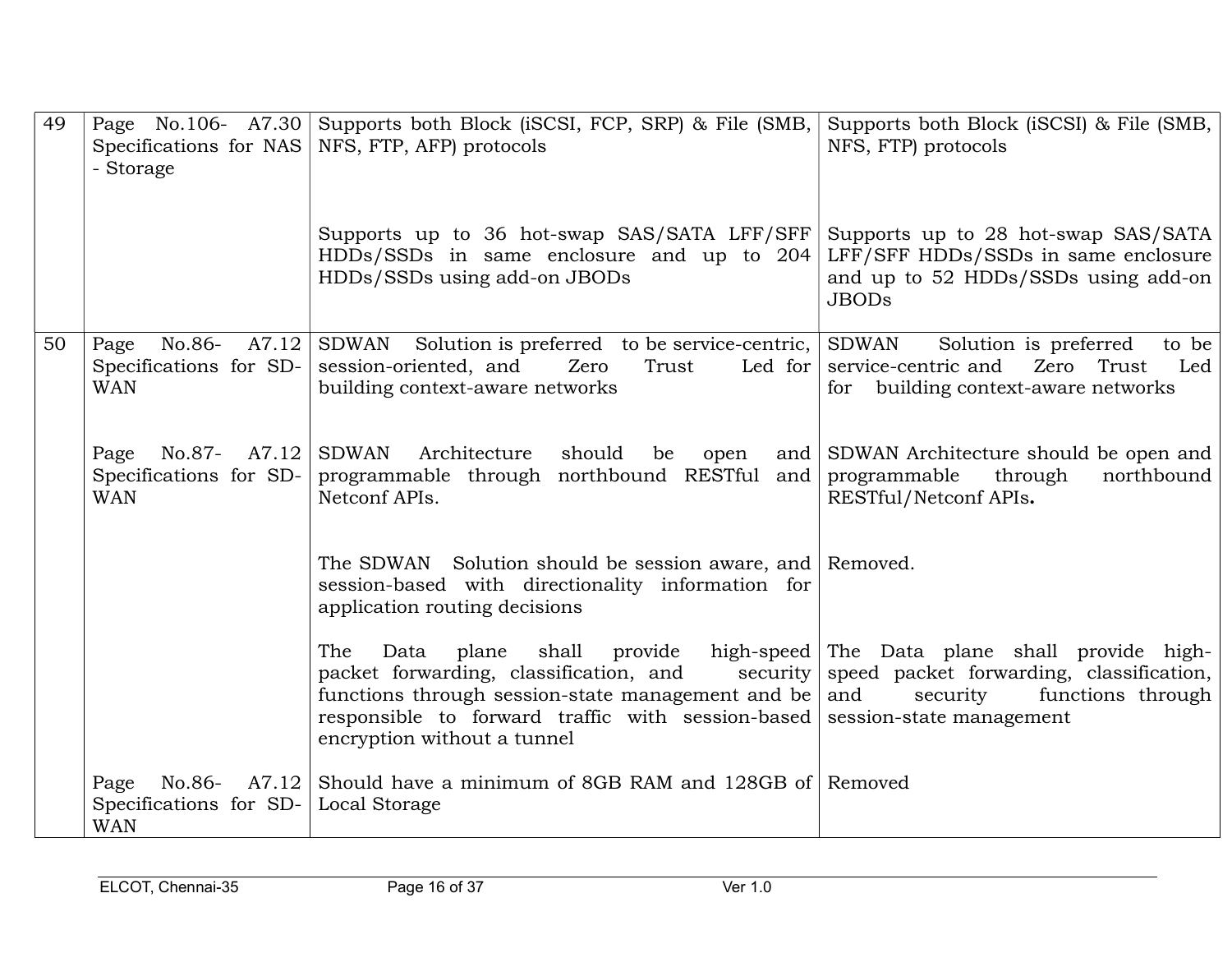| 51 | Page No.88-A           | 7.12 The SD-WAN solution should have the ability to Removed.                                                           |                                            |
|----|------------------------|------------------------------------------------------------------------------------------------------------------------|--------------------------------------------|
|    | Specifications for SD- | classify each TCP or UDP session based on the                                                                          |                                            |
|    | <b>WAN</b>             | unique source, destination, and<br>application                                                                         |                                            |
|    |                        | characteristics of the session and apply Security,                                                                     |                                            |
|    |                        | quality, routing, and session control policies on a                                                                    |                                            |
|    |                        | per-session basis to deliver deterministic end-to-                                                                     |                                            |
|    |                        | end routing.                                                                                                           |                                            |
|    |                        |                                                                                                                        |                                            |
|    |                        |                                                                                                                        |                                            |
|    |                        | Page No.88 - A 7.12 The proposed solution should be in the form of The proposed solution should be in the              |                                            |
|    |                        | Specifications for SD- Virtual Appliance or hardware and should be able to                                             | form of Hardware Appliance and should      |
|    | <b>WAN</b>             | support HA for Branch CPE and Central Location                                                                         | be able to support HA for Branch CPE       |
|    |                        | Device                                                                                                                 | and Central Location Device                |
|    |                        |                                                                                                                        |                                            |
|    |                        |                                                                                                                        |                                            |
|    |                        |                                                                                                                        |                                            |
|    | Specifications for SD- | Page No.88 - A 7.12 Should support the concept of "Named Data Removed.<br>Networking" where services are described and |                                            |
|    | <b>WAN</b>             | communicated across the network in plain language.                                                                     |                                            |
|    |                        |                                                                                                                        |                                            |
|    |                        | Page No.89 - A $7.12$ SD-WAN devices should have a facility for recording                                              | SD-WAN devices should have a facility for  |
|    | Specifications for SD- | all traffic flows as part of its audit log functionality                                                               | recording all traffic flows as part of its |
|    | <b>WAN</b>             | and should show all connections that are established                                                                   | audit log functionality and should show    |
|    |                        | and rejected for every source address                                                                                  | all connections that are established and   |
|    |                        |                                                                                                                        | rejected for every source address. The     |
|    |                        |                                                                                                                        | solutions should have centralised log and  |
|    |                        |                                                                                                                        | reporting functionality with necessary     |
|    |                        |                                                                                                                        | storage for 3 months log retention as per  |
|    |                        |                                                                                                                        | the Govt. Guidelines                       |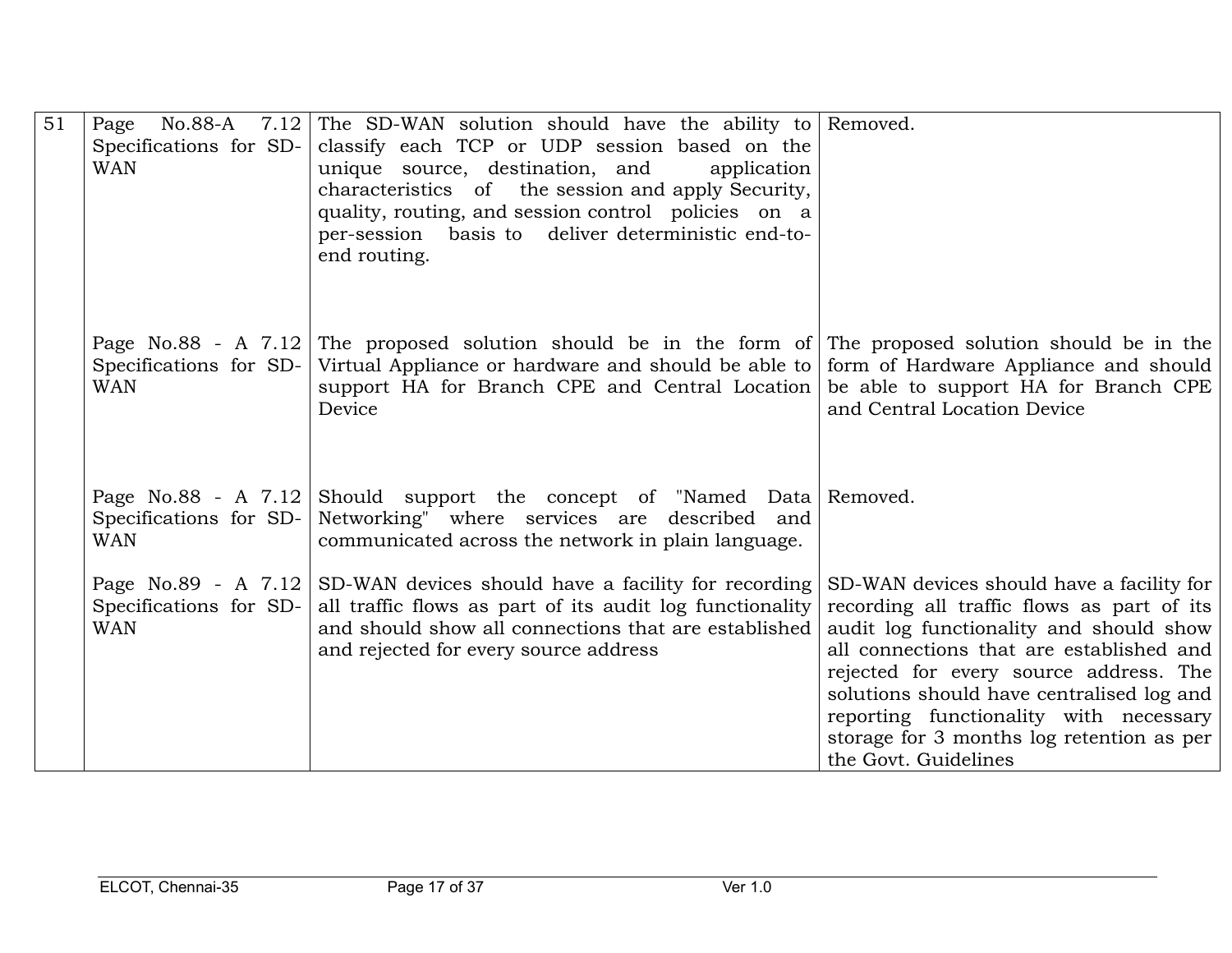| 52 | <b>WAN</b>                                                | Page No.90-A 7.12 The SDWAN should support min 150 users with<br>Specifications for SD- $\vert$ min performance of branch 100 Mbps                                                                                                                                                                                                                       | The SDWAN device at branch should<br>support SDWAN IPSec throughput of<br>2Gbps or above, should have 500Mbps<br>of NGFW throughput, and should have<br>minim 5X 1G ports with a support for<br>LTE traffic.                                                                                 |
|----|-----------------------------------------------------------|----------------------------------------------------------------------------------------------------------------------------------------------------------------------------------------------------------------------------------------------------------------------------------------------------------------------------------------------------------|----------------------------------------------------------------------------------------------------------------------------------------------------------------------------------------------------------------------------------------------------------------------------------------------|
| 53 | $No.91-A$<br>Page<br>Specifications for SD-<br><b>WAN</b> | $7.12$ The SDWAN<br>should have capabilities to provide<br>adaptive encryption for identifying encrypted traffic<br>like Voice, Internet applications and does not re-<br>encrypt over the WAN without any split tunnelling<br>mechanism                                                                                                                 | The SDWAN should have capabilities to<br>have identified the encrypted traffic like<br>Voice. Internet applications and does not<br>re-encrypt over the WAN without any<br>split tunnelling mechanism                                                                                        |
| 54 | No.91-A<br>Page<br>Specifications for SD-<br><b>WAN</b>   | 7.12 The system should be able to retrieve the network<br>information without any peering protocols like<br>BGP, OSPF, or any other routing protocol over WAN.<br>The system must be able to make virtual private<br>network paths<br>dynamically on power on without<br>using any routing protocols on the WAN side.                                    | The system should be able to retrieve the<br>network information<br>from the entire<br>network<br>The system must be able to make virtual<br>private network paths<br>dynamically on<br>power on.                                                                                            |
| 55 | Specifications for SD-<br><b>WAN</b>                      | Page No.92 - A $7.12$ The SD-WAN solution should be able to get the server<br>details and be able to path monitoring to ensure<br>that application traffic loads are optimally balanced<br>across preferred links to desired application servers.<br>Real-time criteria include server loads, maximum<br>session rate, packet loss, latency, and jitter. | The SD-WAN solution should be able get<br>to path monitoring to ensure that<br>application traffic loads are optimally<br>balanced across preferred links to desired<br>applications. Real-time criteria include<br>applications, maximum session rate,<br>packet loss, latency, and jitter. |
| 56 | Specifications for SD-<br><b>WAN</b>                      | Page No.95 - A $7.12$ The SDWAN Solution is preferred to be on tunnel-<br>free<br>technology<br>and<br>should<br>leverage<br>not<br>IPSEC/GRE/VXLAN for Packet, if IPSEC tunnel is<br>being used as a solution then the performance of<br>is considered to be 40% higher<br>the CPE<br>performance as mentioned to be provided.                          | Removed.                                                                                                                                                                                                                                                                                     |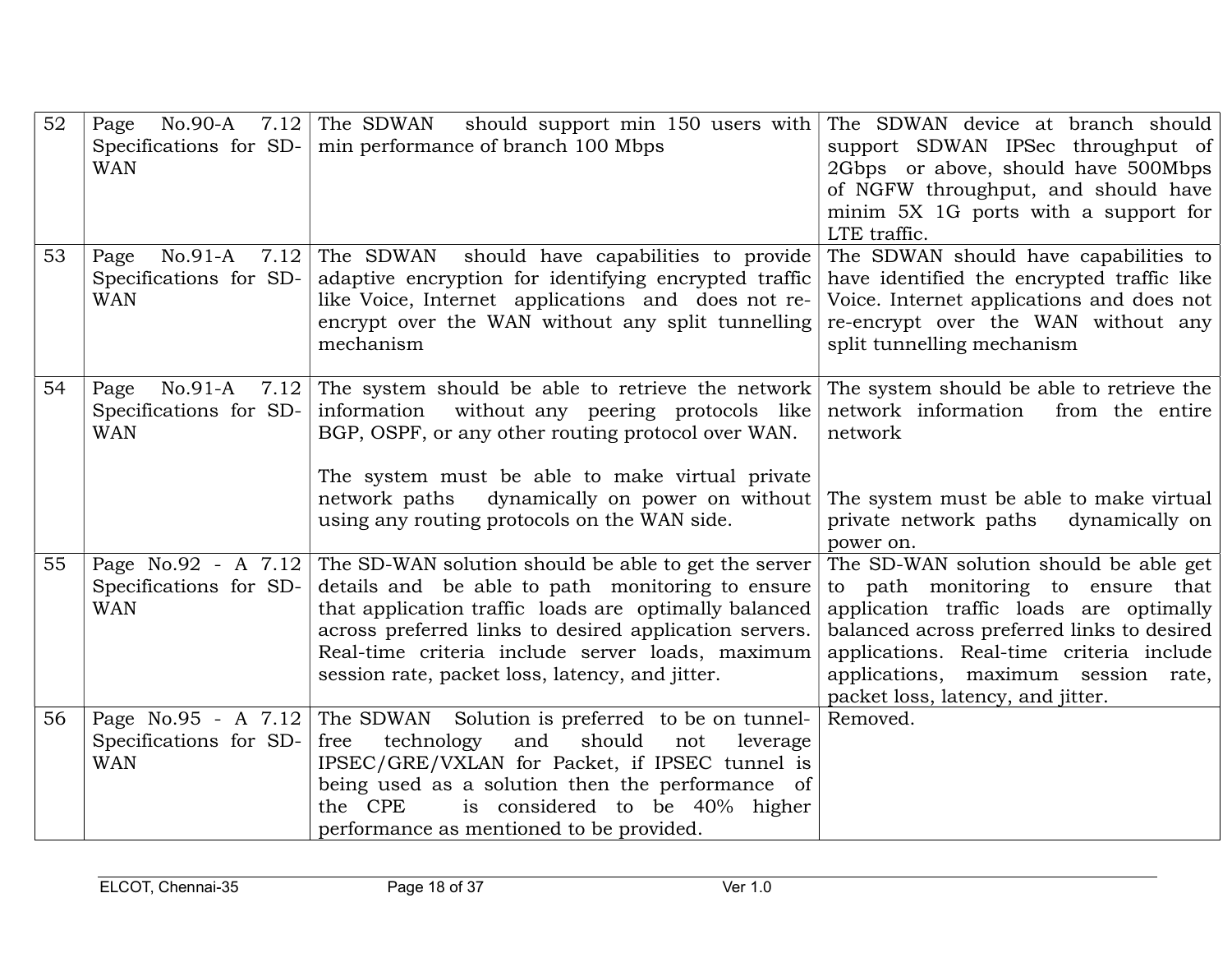| 57 | Page $No.53 - 8.10 -$<br>Warranty      |               | The Product warranty must be for a minimum of one<br>year or Product Standard warranty whichever is<br>higher would be applicable as follows | The Product warranty must be for a<br>minimum of one year or Product<br>Standard warranty whichever is longer<br>would be applicable.                                                                   |
|----|----------------------------------------|---------------|----------------------------------------------------------------------------------------------------------------------------------------------|---------------------------------------------------------------------------------------------------------------------------------------------------------------------------------------------------------|
| 58 | Page No:75,<br>Checklist<br>enclosures | A.6.1,<br>for |                                                                                                                                              | $S1.No:17 - Bidder$ to specify whether they<br>are providing Hardware for NOC as On<br>Prem or On Cloud Solution.<br>**note: Bidder should provide POC to the<br>committee as per their chosen solution |

### Addendum - Instructions to BIDDERS on e-TENDERING through the website https://tntenders.gov.in

1. ELCOT is using the e-tendering system of Government of Tamil Nadu namely tntenders.gov.in which is developed and hosted by NIC.

2. Bidders can go to the ELCOT tenders page directly by selecting the e-Tender option from the home page of ELCOT site elcot.in. The bidders should enroll themselves on the website https://tntenders.gov.in using the option "Online Bidder Enrolment". This enrolment is free at this pint of time.

3. Possession of a Valid Class III Digital Signature Certificate (DSC) in the form of smart card/e-token with signing and encryption keys, in the Company's name is a prerequisite for registration and participating in the bid submission activities through this web site.

4. Digital Signature Certificates can be obtained from the authorized certifying agencies, details of which are available in the web site https://tntenders.gov.in under the link "Information about DSC".

5. The web site also has user manuals with detailed guidelines on enrolment and participation in the online bidding process. The user manuals can be downloaded for ready reference.

6. Vendors can also attend the training/familiarization programme on the e-tendering system conducted periodically by NIC.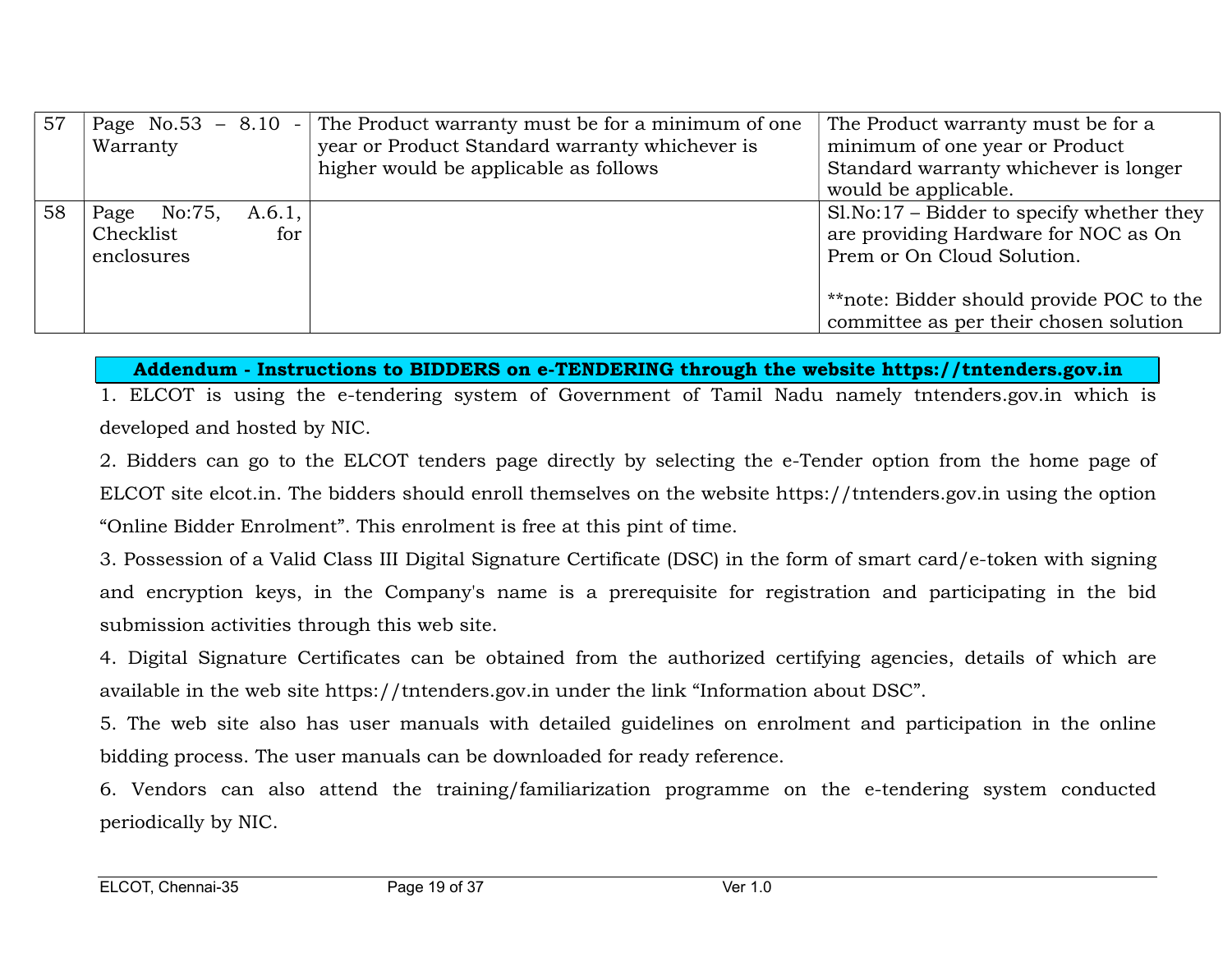7. The bidders will be able to see the status of the tenders for which they have submitted bids in different stages and would also be informed of the status by E-Mail. For the bidders who have specified the Product Category through "Product Category" option, information of all the tenders published, under the selected product category, will be

sent by E-Mail.

8. Bidders should submit the bid well in advance before bid submission end date and time, instead of doing at the last minute, which may fail. In this case, the Tender Inviting Authority is not responsible for the non-submission of bids at the bidders end.

9. Bidder should contact the help desk for any clarifications on the bid submission at any point of time one day before the bid submission, so that bid submission goes through' smoothly. Bidders should not assume and do the steps and then get into issues which cannot be solved.

10. Bidders should go through the tender documents and get ready the all relevant documents in pdf/xls/rar formats as indicated and then have to be uploaded against each category. In the technical bid, bidders may attach an index page wherever necessary, in the beginning, which indicates the details of the files/documents that follow the index page against each technical bid content indicated. This will also help

for easy reference later.

11. While scanning the bid documents to convert to pdf, bidders are asked to scan the page in 65 to 100 dpi mode, to get a readable page after scanning and also the size of the document will also be lesser. For pages in text, it is advised to use 65dpi mode and for pages with images, 100 dpi mode.

12. Bidders can get ready the technical bid and price bid in filled form in advance instead of doing at the last moment and once ready in all aspects, they may chose the freeze option to submit the bid finally and thereafter they will get a bid acknowledgement receipt which is the final end, indicating the successful submission of the bid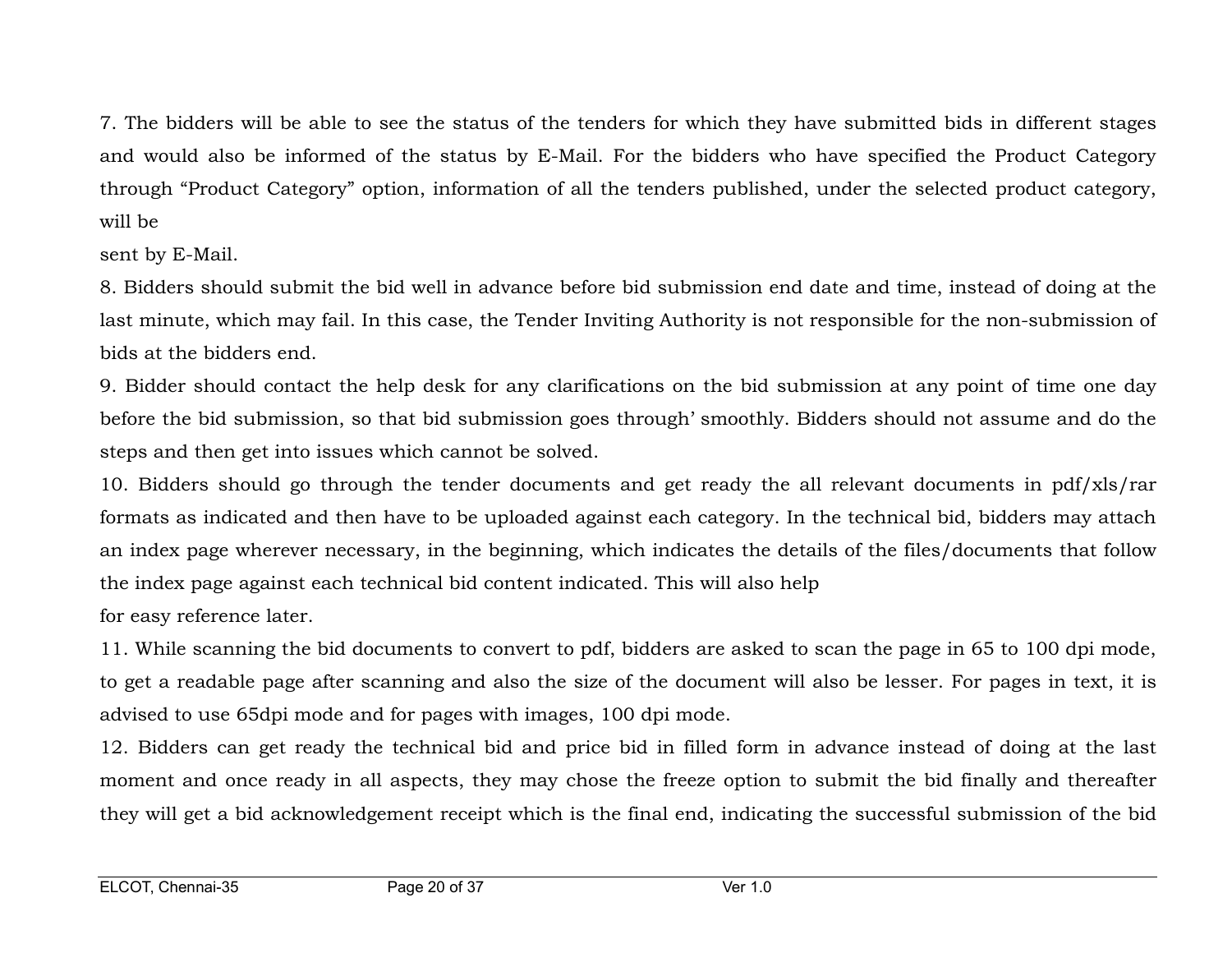submission process.

13. Bidders can do the resubmission of the bid any number of times, either technical bid or price bid or both till the end date and time of bid submission. The content of the last submitted bid alone will be opened at the time of tender opening.

14. Bidders can withdraw the submitted bid, before the end of bid submission date and time with proper reasons and once it is withdrawn, bids cannot submitted again for that tender.

15. For all tender processing activities, the server time indicated at the top, while doing bid submission/tender opening activities is the final. The Local system time will not be taken into account in this case.

16. Bidders may contact the help desk by mail etendersupport@elcot.in or by mobile 9566003517 to get any clarifications on ebid submission process well in advance.

## Mandatory Components:

## P1 - Hardware Items @ Thirukovil

| Sl.no.         | <b>Item Description</b>                                                          | <b>Warra</b><br>nty(in<br>years) | Unit<br>Rate<br>(Rs.)<br>(A) | Quant<br>ity<br>(B) | <b>Value</b><br>(C)<br>$C = A * B$ | Tax $(%)$<br>(D) | <b>Total Taxes</b><br>(Rs.)<br>(E)<br>$E=$<br>$C^*D/100$ | <b>Total</b><br>$(F)=C+E$ |
|----------------|----------------------------------------------------------------------------------|----------------------------------|------------------------------|---------------------|------------------------------------|------------------|----------------------------------------------------------|---------------------------|
|                | Broadcast Quality PTZ<br>Camera(A7.1)                                            |                                  |                              | 6                   |                                    |                  |                                                          |                           |
| $\overline{2}$ | $\&$<br>Camera<br>controller<br>PTZ<br>with<br>Multi-Viewer<br>Software $(A7.2)$ |                                  |                              |                     |                                    |                  |                                                          |                           |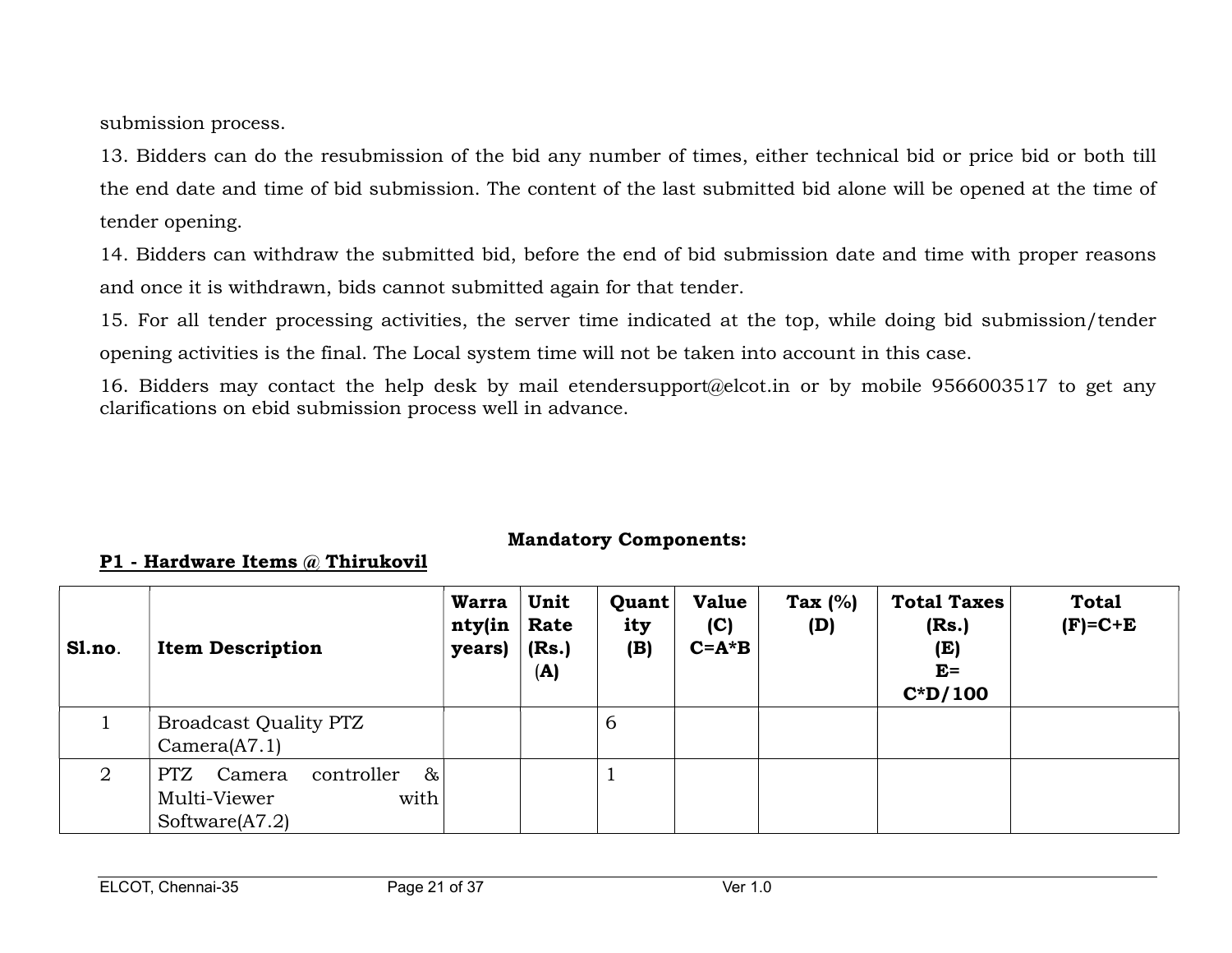| 3              | Tablet (A7.3)                                                                                                                                          | $\mathbf{1}$   |  |  |
|----------------|--------------------------------------------------------------------------------------------------------------------------------------------------------|----------------|--|--|
| $\overline{4}$ | Control Application Execution<br>on the tablet $(S.No.3)(A7.3.1)$                                                                                      | $\mathbf{1}$   |  |  |
| 5.             | Microphone<br>with<br>Lapel<br>wireless system(A7.4)                                                                                                   | $\overline{2}$ |  |  |
| 6              | with<br>Microphone<br>Shotgun<br>built-in<br>transmitter<br>and<br>wireless system, transmitter $\&$<br>receiver<br>for<br>shotgun<br>microphone(A7.5) | $\overline{4}$ |  |  |
| $\overline{7}$ | Microphone Full length floor<br>mount stand (A7.6)                                                                                                     | $\overline{2}$ |  |  |
| 8              | Microphone Short stand (A7.6)                                                                                                                          | $\overline{4}$ |  |  |
| 9              | Boundary<br>Mic<br>Surface<br>Mount wired(A7.7)                                                                                                        | $\overline{2}$ |  |  |
| 10             | Audio<br>Mixer<br>at<br>Thirukovil(A7.8)                                                                                                               | $\mathbf{1}$   |  |  |
| 11             | Wireless handheld Mic(A7.9)                                                                                                                            | $\overline{4}$ |  |  |
| 12             | Network Switch(A7.10)                                                                                                                                  | $\mathbf{1}$   |  |  |
| 13             | Wireless Access Point(A7.11)                                                                                                                           | $\mathbf{1}$   |  |  |
| 14             | Rack Enclosure(A7.13)                                                                                                                                  | $\mathbf{1}$   |  |  |
| 15             | Main Distribution Unit(A7.14)                                                                                                                          | $\mathbf{1}$   |  |  |
| 16             | 2KVA Online UPS(A7.15)                                                                                                                                 | $\mathbf{1}$   |  |  |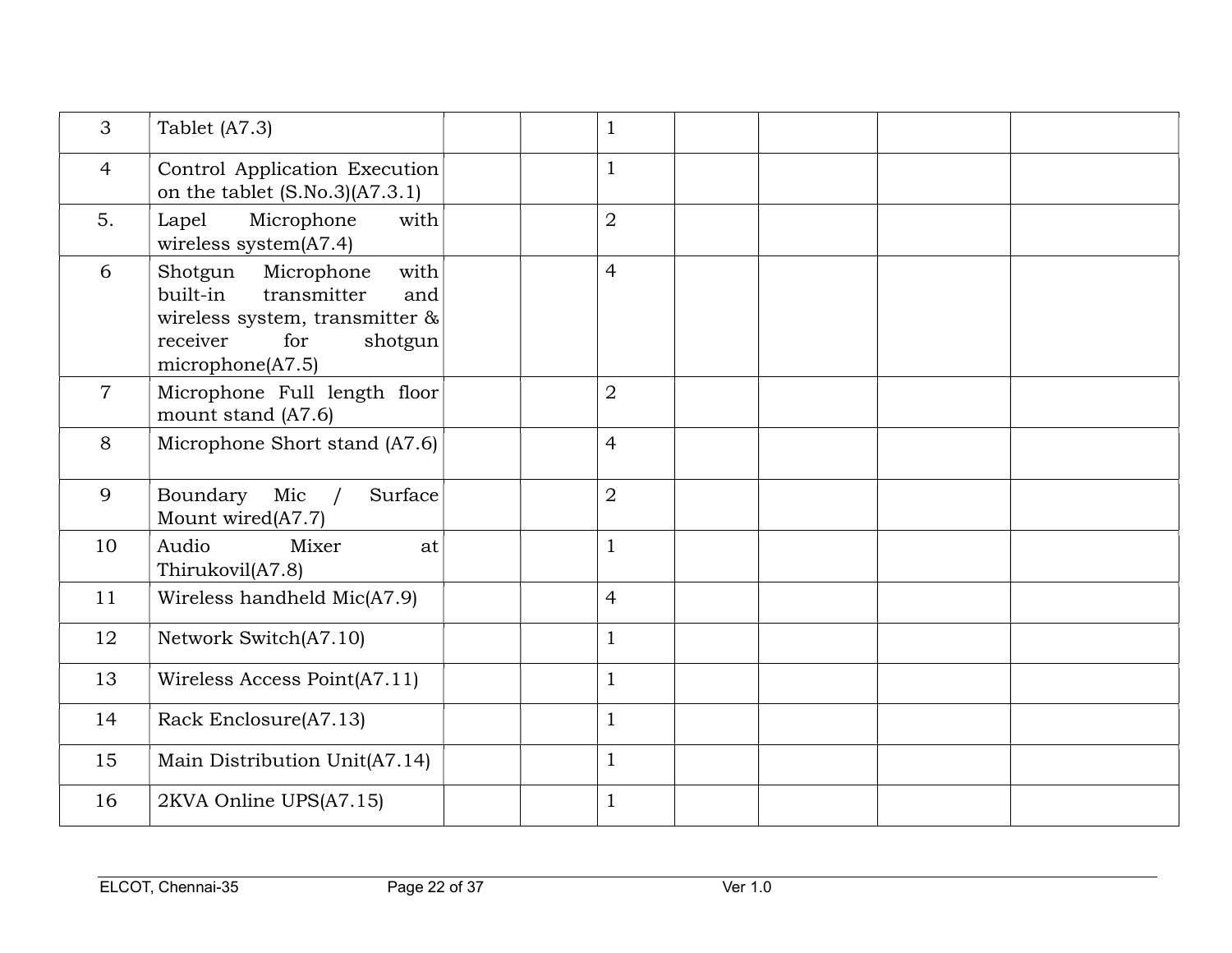| –<br>Tota |  |
|-----------|--|
|-----------|--|

#### P2 - Manpower @ Thirukovil

|       |                         | Unit Rate (Rs.)                |                                | Quan<br>tity                   | <b>Value</b>   |                                |                          |                                    | <b>Total</b> |                                                                    |
|-------|-------------------------|--------------------------------|--------------------------------|--------------------------------|----------------|--------------------------------|--------------------------|------------------------------------|--------------|--------------------------------------------------------------------|
| Sl.no | <b>Item Description</b> | 1 <sup>st</sup><br>year<br>(A) | 2 <sub>nd</sub><br>year<br>(B) | 3 <sup>rd</sup><br>year<br>(C) | (D)            | $1$ st<br>year<br>$E = (A^*D)$ | $2nd$ year<br>$F=(B^*D)$ | 3 <sup>rd</sup> year<br>$G=(C^*D)$ | (%)<br>(H)   | $(I)=(((E+F+G)+(E*H))$<br>$/100$ )+((F*H)/100)+<br>$((G^*H)/100))$ |
|       | $Manpower - AV$         |                                |                                |                                | $\overline{2}$ |                                |                          |                                    |              |                                                                    |
|       | Technician @            |                                |                                |                                |                |                                |                          |                                    |              |                                                                    |
|       | Thirukovil              |                                |                                |                                |                |                                |                          |                                    |              |                                                                    |
| Total |                         |                                |                                |                                |                |                                |                          |                                    |              |                                                                    |

### Note:

.Work order will be issued on yearly basis and will be renewed based on the department requirement and the system integrator's performance.

### P3 – a) Hardware items @ NOC/PCR

| Sl.no | <b>Item Description</b>      | <b>Warra</b><br>nty(In<br>years) | Unit<br>Rate<br>(Rs.)<br>(A) | Quan<br>tity<br>(B) | <b>Value</b><br>(C)<br>$C = A * B$ | Ta<br>X<br>(%)<br>(D) | <b>Total Taxes</b><br>(Rs.)<br>(E)<br>$E = C*D/100$ | <b>Total</b><br>$(F)=C+E$ |
|-------|------------------------------|----------------------------------|------------------------------|---------------------|------------------------------------|-----------------------|-----------------------------------------------------|---------------------------|
|       | Video Production application |                                  |                              |                     |                                    |                       |                                                     |                           |
|       | with Multiviewer & Social    |                                  |                              |                     |                                    |                       |                                                     |                           |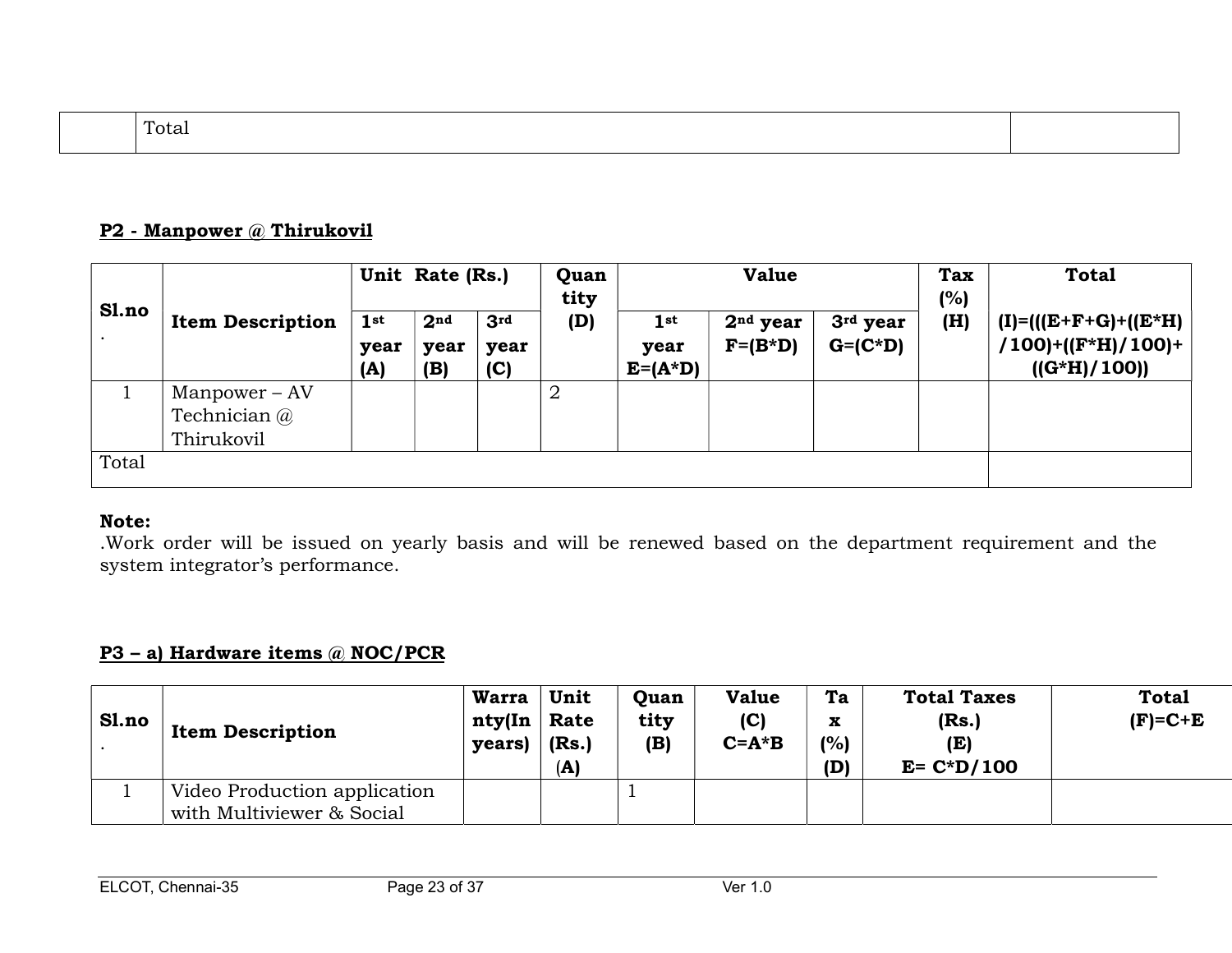|                | Media                                                                                 |                |  |  |
|----------------|---------------------------------------------------------------------------------------|----------------|--|--|
|                | Publishing $&$ Hardware (A7.16)                                                       |                |  |  |
| $\overline{2}$ | Headphones (A7.17)                                                                    | $\overline{4}$ |  |  |
| 3              | Audio Speakers(A7.18)                                                                 | $\overline{2}$ |  |  |
| $\overline{4}$ | Microphone for Narration or<br>Voice recording (A7.19)                                | $\overline{2}$ |  |  |
| $5^{\circ}$    | Audio Mixer at<br>NOC/PCR(A7.32)                                                      |                |  |  |
| 6              | Digital<br>16-Channel<br>Mixer(A7.22)                                                 | $\perp$        |  |  |
| $\overline{7}$ | Display Monitoring<br>system $(A7.28)$                                                |                |  |  |
| 8              | $65"$ Display(A7.29)                                                                  |                |  |  |
| 9              | Wireless Access Point (NOC)<br>and WAP controller(A7.11)(to<br>connect with item no9) |                |  |  |
| 10             | 10 KVA Online UPS (A7.35)                                                             |                |  |  |
| 11             | Camera Control Desk with<br>Multiviewer(A7.36)                                        |                |  |  |
| 12             | Streams Recorder(A7.37)                                                               |                |  |  |
|                | Total                                                                                 |                |  |  |

# P3 – b) Hardware items @ NOC/PCR

| S1.no | Item Description | Warra | Unit | <b>Quan</b> | <b>Value</b> | Ta 1 | <b>Total Taxes</b> | <b>Total</b> |
|-------|------------------|-------|------|-------------|--------------|------|--------------------|--------------|
|       |                  |       |      |             |              |      |                    |              |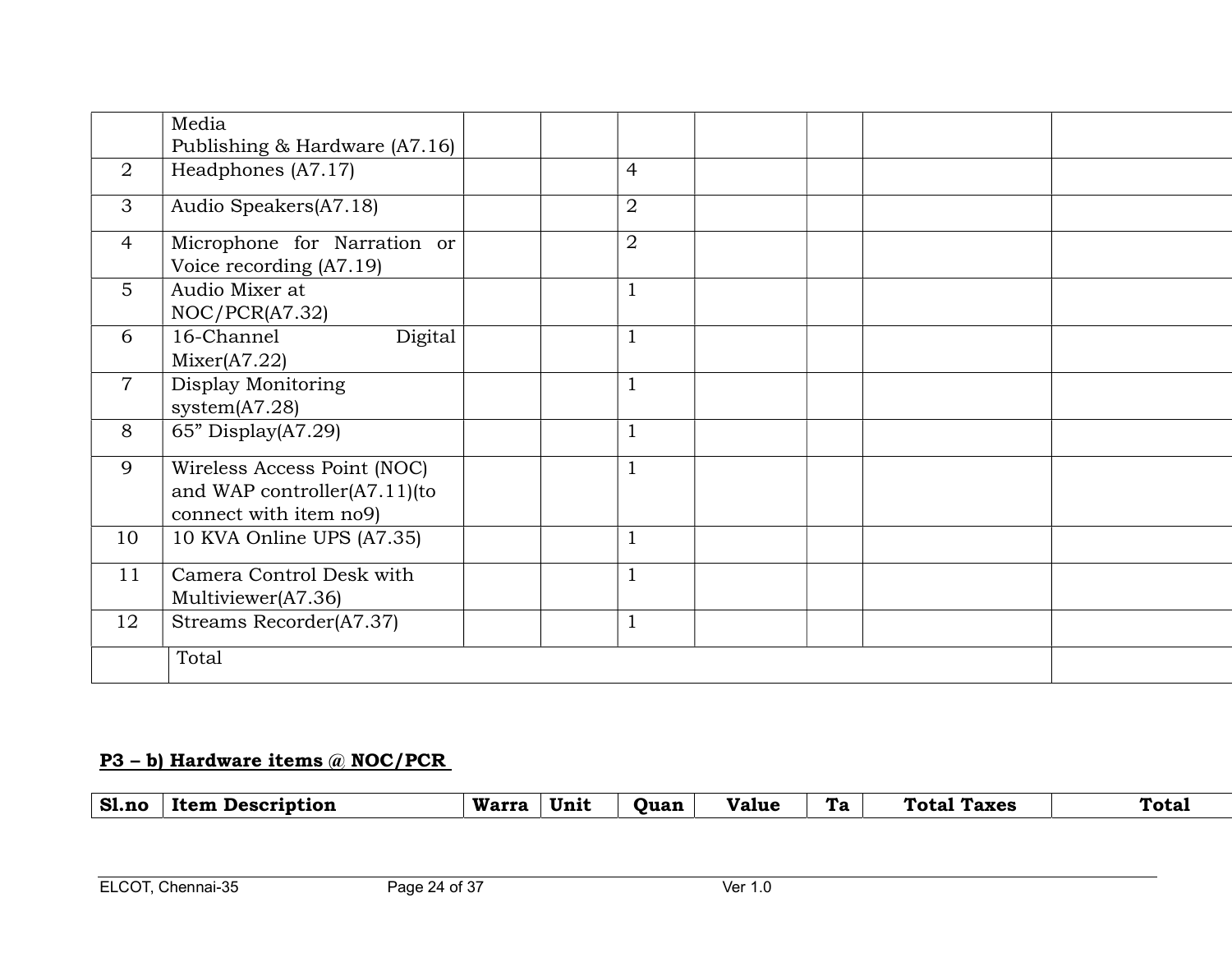|                |                                    | nty(in<br>years) | Rate<br>(Rs.)<br>(A) | tity<br>(B) | (C)<br>$C = A * B$ | $\mathbf{x}$<br>(%)<br>(D) | (Rs.)<br>(E)<br>$E = C*D/100$ | $(F)=C+E$ |
|----------------|------------------------------------|------------------|----------------------|-------------|--------------------|----------------------------|-------------------------------|-----------|
| $\mathbf{1}$   | Hardware for social media          |                  |                      |             |                    |                            |                               |           |
|                | publishing system(A7.25)           |                  |                      |             |                    |                            |                               |           |
| 2              | Hardware for Network               |                  |                      |             |                    |                            |                               |           |
|                | Management client(A7.27)           |                  |                      |             |                    |                            |                               |           |
| 3              | NAS - Storage Solution(A7.30)      |                  |                      |             |                    |                            |                               |           |
| $\overline{4}$ | Network switch $\omega$ NOC(A7.31) |                  |                      |             |                    |                            |                               |           |
| 5 <sup>5</sup> | Head-End Device at                 |                  |                      |             |                    |                            |                               |           |
|                | Datacenter(A7.33)                  |                  |                      |             |                    |                            |                               |           |
| 6              | Rack & MDU                         |                  |                      |             |                    |                            |                               |           |
| $\overline{7}$ | $SD-SWAN(A7.12)$                   |                  |                      |             |                    |                            |                               |           |
|                | Total                              |                  |                      |             |                    |                            |                               |           |

### \*\*\*Note:

- 1. P3-b) Hardware items @ NOC/PCR This solution can be On Premises or On Cloud Solution. The bidder has to quote either On Premises or on Cloud Solution. If the bidder offers, the On cloud solution, then the bidder has to quote annual subscription cost \* 5 years.
- 2. If the bidder has quoted for On cloud solution. The Subscription cost will be paid annual basis based on the performance and at the discretion of the HR&CE department.
- 3. The Eligibility Criteria Qualified bidder will be called for technical demo based on their solution offered (On Premises/ On Cloud).
- 4. If bidder has quoted for on prem solution, then enter applicable warranty period in years. Not applicable for on cloud solution.

## P4 - Software items @ NOC/PCR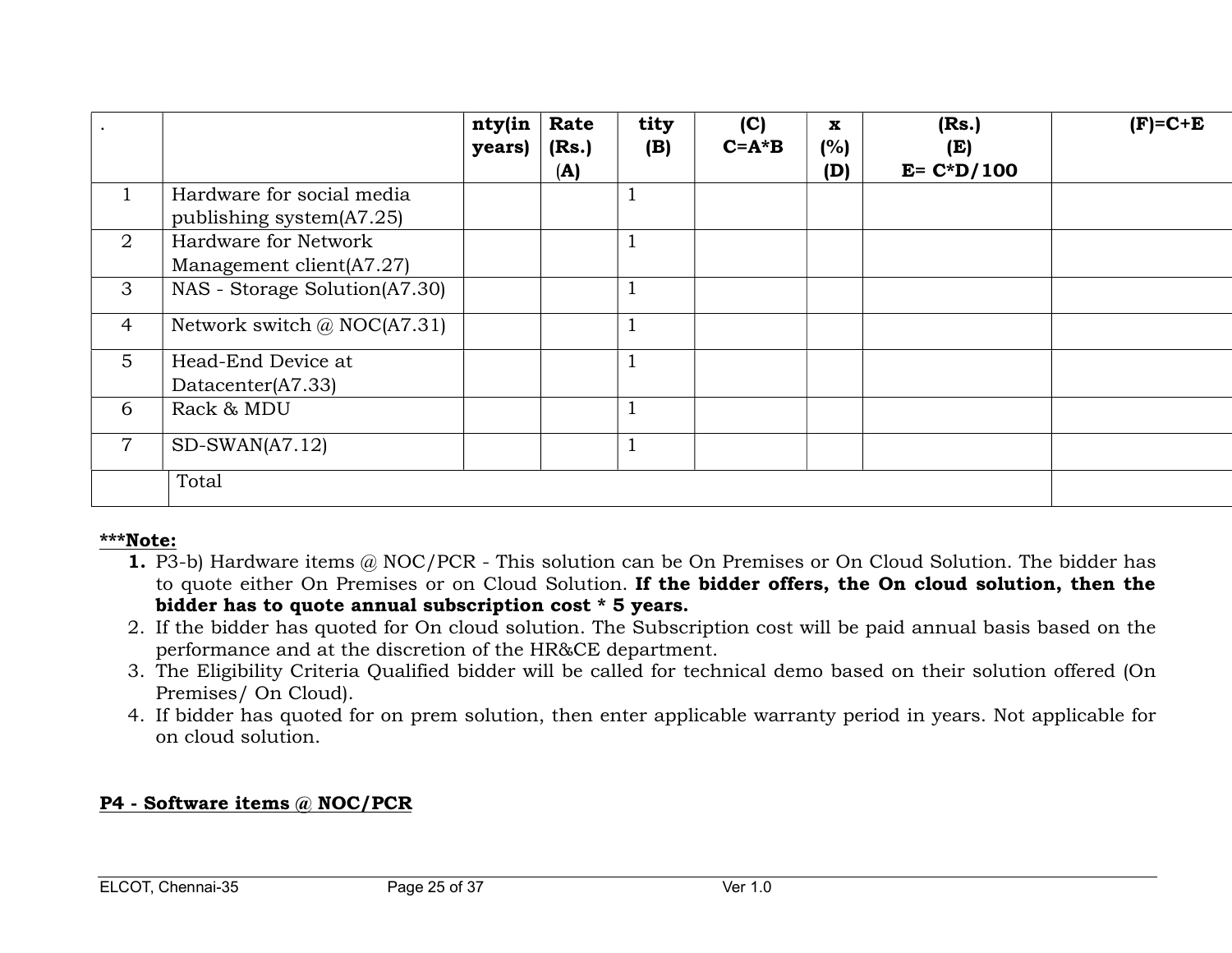| Sl.no          |                                                                                                | Quan<br>tity |                 | <b>Subscription cost</b>       |                    | <b>Tax</b><br>(%) | <b>Total Cost including tax</b><br>for 3 years              |
|----------------|------------------------------------------------------------------------------------------------|--------------|-----------------|--------------------------------|--------------------|-------------------|-------------------------------------------------------------|
|                | <b>Item Description</b>                                                                        | (A)          | 1st year<br>(B) | 2 <sub>nd</sub><br>year<br>(C) | 3rd<br>year<br>(D) | (E)               | $(F)=(((B+C+D)+((B.E)/100)+))$<br>$(C.E)/100)+( (D.E)/100)$ |
|                | Video Editing Software(A7.20)<br>- Subscription cost per annum                                 |              |                 |                                |                    |                   |                                                             |
| 2              | Audio Recording and Editing<br>software (Professional)(A7.21) -<br>Subscription cost per annum |              |                 |                                |                    |                   |                                                             |
| $\mathfrak{Z}$ | AV Equipment CONTROL<br>Software at NOC(A7.23) -<br>Subscription cost per annum                |              |                 |                                |                    |                   |                                                             |
| $\overline{4}$ | Photo Editing Software(A7.24)<br>- Subscription cost per annum                                 |              |                 |                                |                    |                   |                                                             |
| 5              | Network<br>Management $\vert$ 1<br>Software $(A7.26)$ - Subscription<br>cost per annum         |              |                 |                                |                    |                   |                                                             |
| Total          |                                                                                                |              |                 |                                |                    |                   |                                                             |

1.Work order will be issued on yearly basis and will be renewed based on the department requirement and the system integrator's performance.

## P5 - Manpower @ NOC/PCR

|       |                         |              | Unit Rate (Rs.) |                         | Quan        |             | <b>Value</b>            |                                     | <b>Tax</b> | <b>Total</b>                                 |
|-------|-------------------------|--------------|-----------------|-------------------------|-------------|-------------|-------------------------|-------------------------------------|------------|----------------------------------------------|
| Sl.no | <b>Item Description</b> | 1 st<br>vear | 2nd<br>vear     | 3 <sup>rd</sup><br>vear | tity<br>(D) | 1st<br>vear | $2nd$ vear<br>$F=(B*D)$ | 3 <sup>rd</sup> vear<br>$G= (C^*D)$ | (%)<br>(H) | $(I)=(((E+F+G)+(E*H))$<br>/100)+((F*H)/100)+ |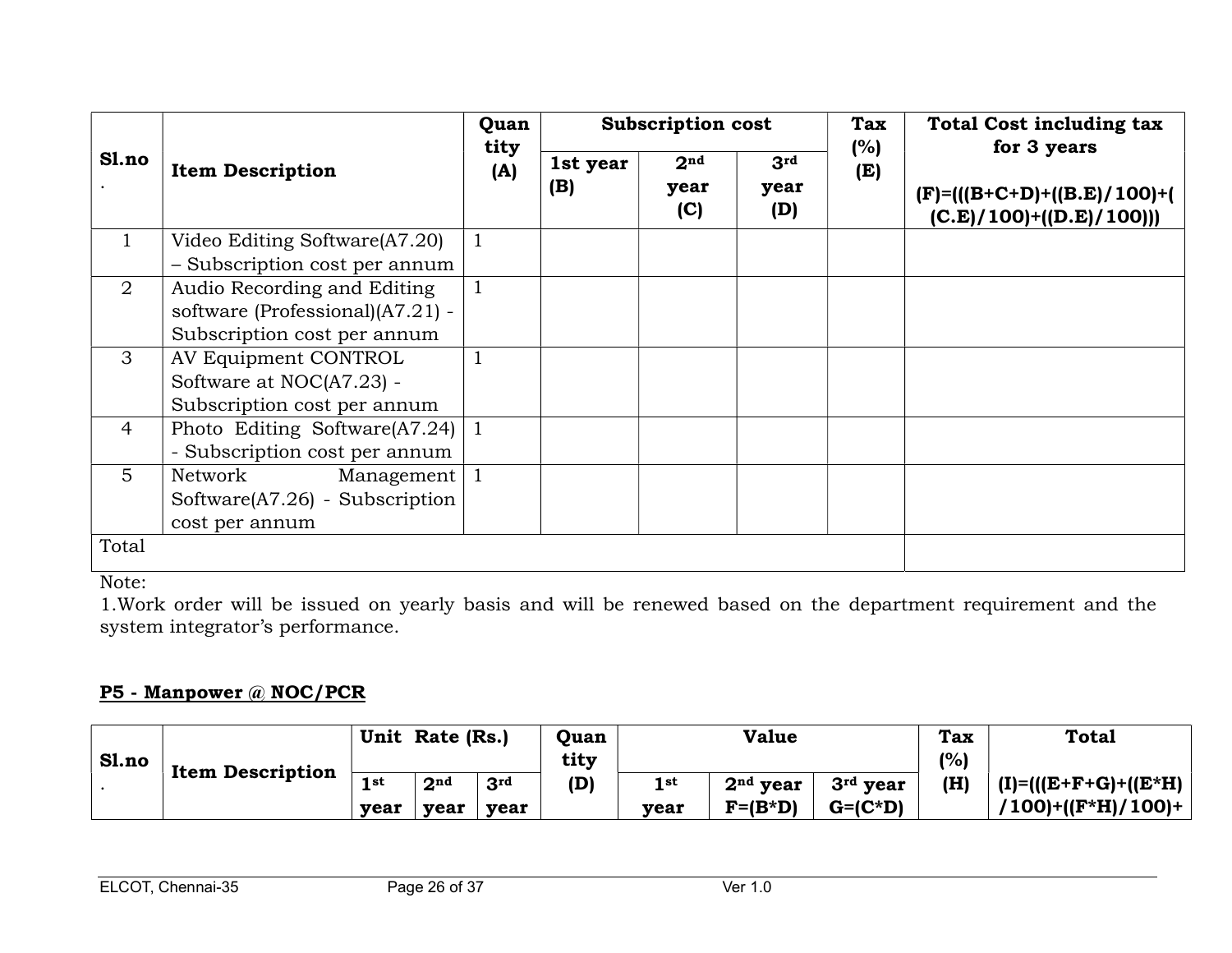|                 |                     | (A) | (B) | (C) |                | $E=(A^*D)$ | $((G^*H)/100))$ |
|-----------------|---------------------|-----|-----|-----|----------------|------------|-----------------|
| 1               | Technical           |     |     |     | $\mathbf{1}$   |            |                 |
|                 | Manager             |     |     |     |                |            |                 |
| $\overline{2}$  | Technical           |     |     |     | $\overline{2}$ |            |                 |
|                 | Supervisor          |     |     |     |                |            |                 |
| 3               | Technician-         |     |     |     | $\mathfrak{Z}$ |            |                 |
|                 | Video/Audio         |     |     |     |                |            |                 |
|                 | production(24*7     |     |     |     |                |            |                 |
|                 | support)            |     |     |     |                |            |                 |
| $\overline{4}$  | Technician-         |     |     |     | 3              |            |                 |
|                 | Creativity/Social   |     |     |     |                |            |                 |
|                 | media/Web           |     |     |     |                |            |                 |
|                 | publishing(24*7     |     |     |     |                |            |                 |
|                 | support)            |     |     |     |                |            |                 |
| $5\overline{)}$ | Network             |     |     |     | 3              |            |                 |
|                 | Engineer $(24*7)$   |     |     |     |                |            |                 |
|                 | support)            |     |     |     |                |            |                 |
| 6               | Maintenance/Sup     |     |     |     | 3              |            |                 |
|                 | port Engineers for  |     |     |     |                |            |                 |
|                 | tech infra $(24*7)$ |     |     |     |                |            |                 |
|                 | support)            |     |     |     |                |            |                 |
| Total           |                     |     |     |     |                |            |                 |

1.Work order will be issued on yearly basis and will be renewed based on the department requirement and the system integrator's performance.

## P6. CAMC for Thirukovil Hardware Items: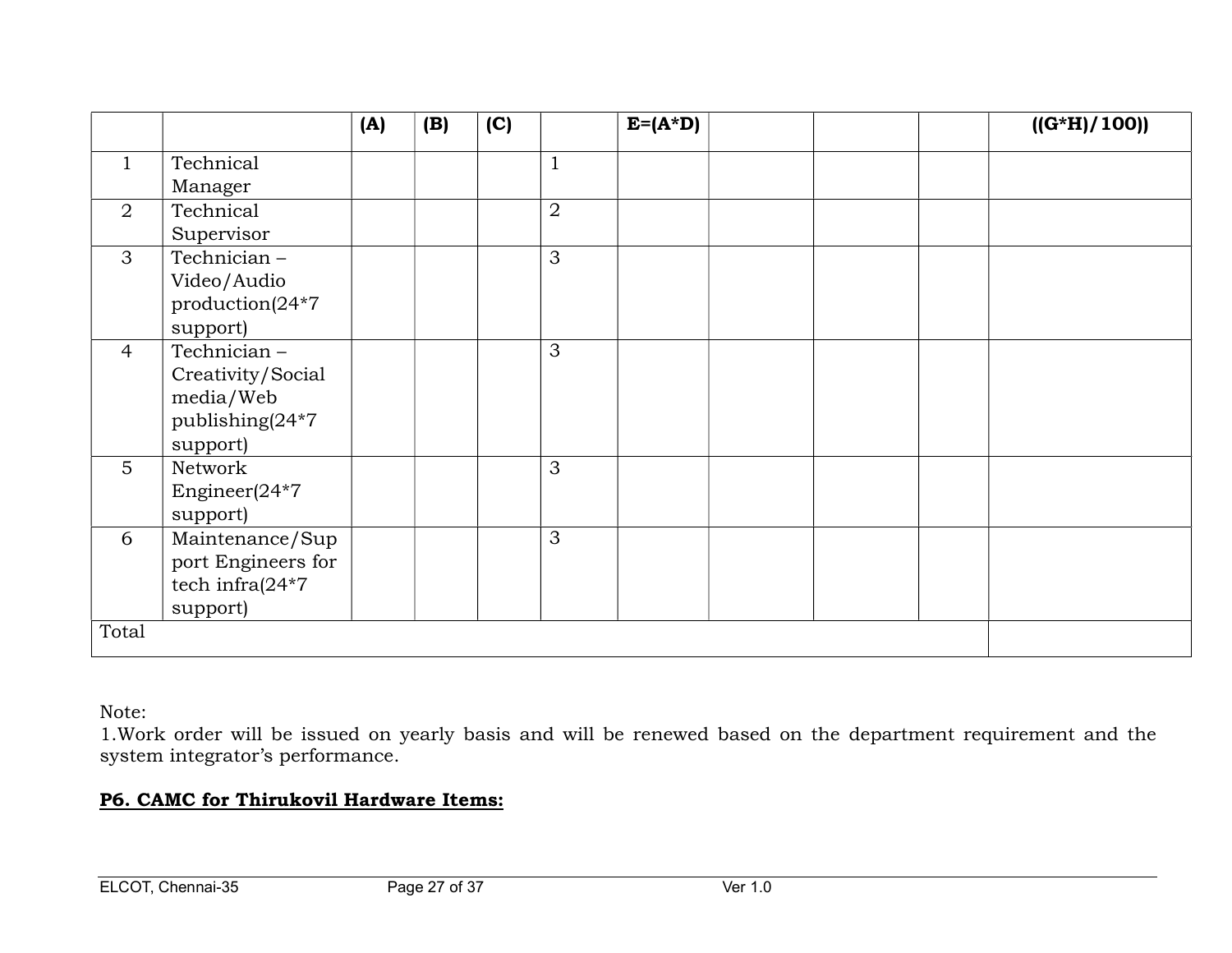| <b>S1.</b><br>no | Item<br>Descriptio<br>$\mathbf n$                                                            | <b>Warran</b><br>(N)<br>ty<br>in<br>years | Unit<br>cost<br>(A) | Qty<br>(B)   | <b>CAMC</b><br>for<br>%<br>$N+1$<br>year (in<br>% (C) | <b>CAMC</b><br>% for<br>$N+2$<br>year<br>(in<br>$%$ $(D)$ | <b>CAMC</b><br>$%$ for<br>$N+3$<br>year<br>(in %)<br>(E) | <b>CAMC</b><br>$%$ for<br>$N+4$<br>year<br>(in<br>$%$ )(F) | <b>GS</b><br>T(<br>%)(<br>G) | $N+1$<br>Cost(<br>$H) =$<br>$\mathbf{((}A^{\ast}C\mathbf{)}$<br>)/100<br>$)^{\ast}B)$ | $N+2$<br>Cost(I)<br>$= ((A^*D)$<br>$)/100$ <sup>*</sup><br>B) | $N+3$<br>Cost(J)<br>$(((A*E)/1$<br>$OO^*B)$ | $N+4$<br>Cost(K)<br>$(((A*F)/10)$<br>$O^*B$ |
|------------------|----------------------------------------------------------------------------------------------|-------------------------------------------|---------------------|--------------|-------------------------------------------------------|-----------------------------------------------------------|----------------------------------------------------------|------------------------------------------------------------|------------------------------|---------------------------------------------------------------------------------------|---------------------------------------------------------------|---------------------------------------------|---------------------------------------------|
| $\mathbf{1}$     | <b>Broadcast</b>                                                                             |                                           |                     | 6            |                                                       |                                                           |                                                          |                                                            |                              |                                                                                       |                                                               |                                             |                                             |
|                  | Quality<br><b>PTZ</b>                                                                        |                                           |                     |              |                                                       |                                                           |                                                          |                                                            |                              |                                                                                       |                                                               |                                             |                                             |
|                  | Camera(A7)                                                                                   |                                           |                     |              |                                                       |                                                           |                                                          |                                                            |                              |                                                                                       |                                                               |                                             |                                             |
|                  | .1)                                                                                          |                                           |                     |              |                                                       |                                                           |                                                          |                                                            |                              |                                                                                       |                                                               |                                             |                                             |
| $\overline{2}$   | <b>PTZ</b><br>Camera<br>controller<br>Multi-<br>$\&$<br>Viewer<br>with<br>Software(A<br>7.2) |                                           |                     | $\mathbf{1}$ |                                                       |                                                           |                                                          |                                                            |                              |                                                                                       |                                                               |                                             |                                             |
| 3                | Tablet<br>(A7.3)                                                                             |                                           |                     | 1            |                                                       |                                                           |                                                          |                                                            |                              |                                                                                       |                                                               |                                             |                                             |
| $\overline{4}$   | Control<br>Application<br>Execution<br>the<br>on<br>tablet<br>(S.No.3)(A7)<br>.3.1)          |                                           |                     | 1            |                                                       |                                                           |                                                          |                                                            |                              |                                                                                       |                                                               |                                             |                                             |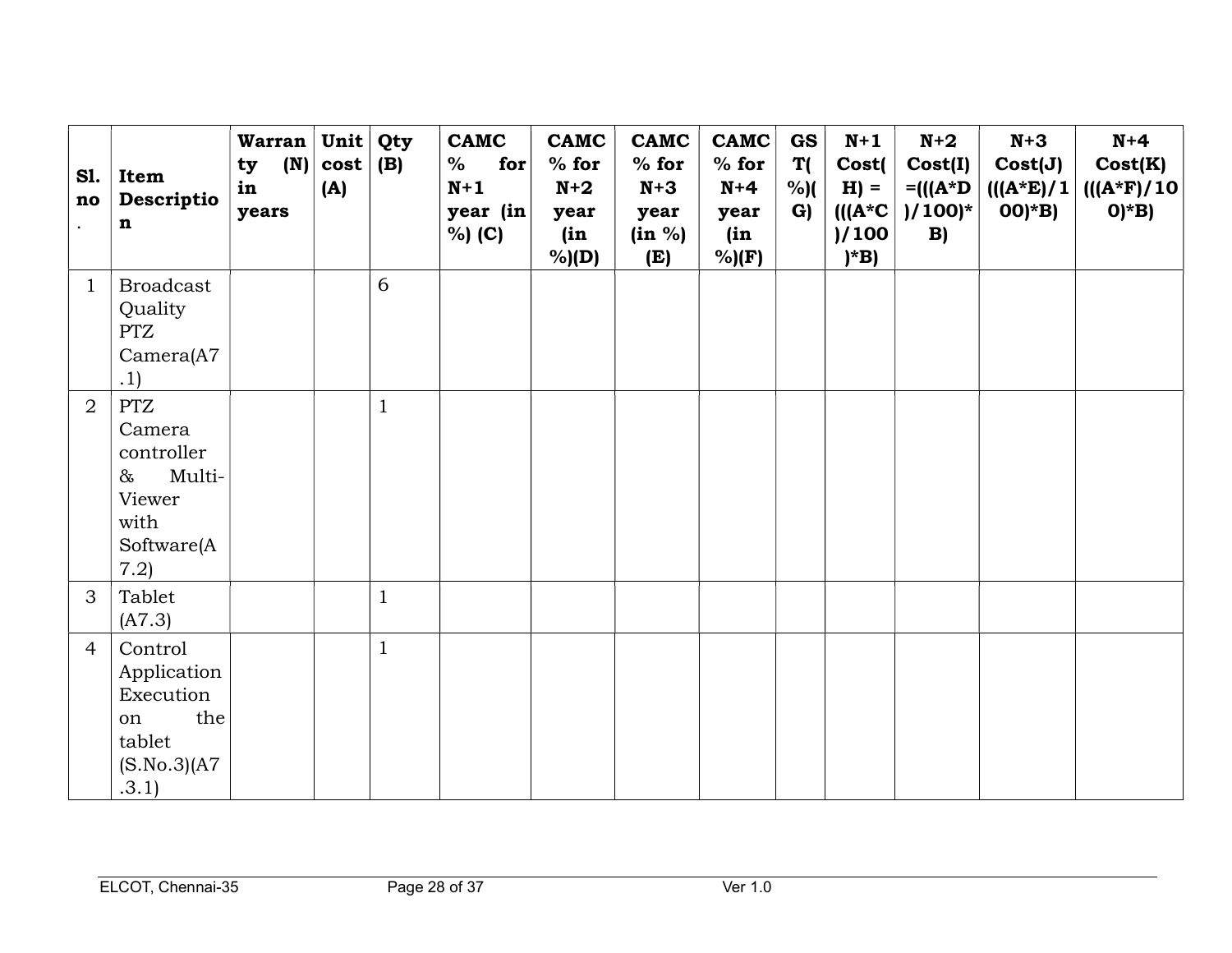| 5.             | Lapel<br>Microphon<br>with $\vert$<br>$\mathbf{e}$<br>wireless<br>system(A7.<br>4)                                                                                                   |  | $\overline{2}$ |  |  |  |  |  |
|----------------|--------------------------------------------------------------------------------------------------------------------------------------------------------------------------------------|--|----------------|--|--|--|--|--|
| 6              | Shotgun<br>Microphon<br>with $\vert$<br>$\mathbf{e}$<br>built-in<br>transmitter<br>and<br>wireless<br>system,<br>transmitter<br>$\&$ receiver<br>for shotgun<br>microphon<br>e(A7.5) |  | $\overline{4}$ |  |  |  |  |  |
| $\overline{7}$ | Microphon<br>Full<br>${\bf e}$<br>length floor<br>mount<br>stand<br>(A7.6)                                                                                                           |  | $\overline{2}$ |  |  |  |  |  |
| $8\,$          | Microphon<br>Short<br>$\mathbf{e}$<br>stand<br>(A7.6)                                                                                                                                |  | $\overline{4}$ |  |  |  |  |  |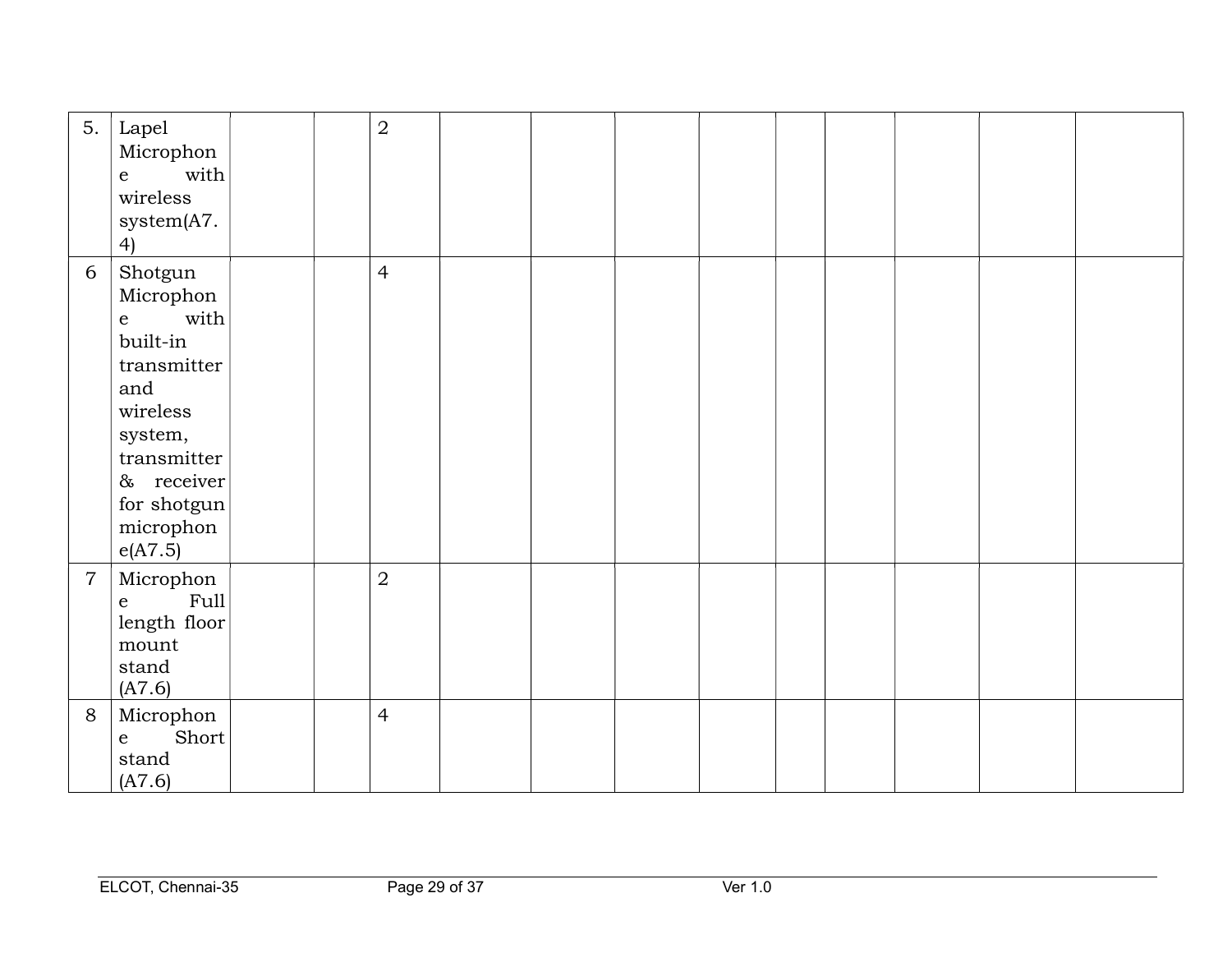| 9  | Boundary<br>Mic<br>Surface<br>Mount<br>wired(A7.7) | $\overline{2}$ |  |  |  |  |  |
|----|----------------------------------------------------|----------------|--|--|--|--|--|
|    | $10$ Audio<br>Mixer<br>at<br>Thirukovil(<br>A7.8   | $\mathbf{1}$   |  |  |  |  |  |
| 11 | Wireless<br>handheld<br>Mic(A7.9)                  | $\overline{4}$ |  |  |  |  |  |
| 12 | Network<br>Switch(A7.<br>10)                       | $\mathbf{1}$   |  |  |  |  |  |
| 13 | Wireless<br>Access<br>Point(A7.11)                 | $\mathbf{1}$   |  |  |  |  |  |
| 14 | Rack<br>Enclosure(<br>A7.13)                       | $\mathbf{1}$   |  |  |  |  |  |
| 15 | Main<br>Distributio<br>$\mathbf n$<br>Unit(A7.14)  | $\mathbf{1}$   |  |  |  |  |  |
| 16 | 2KVA<br>Online<br><b>UPS(A7.15)</b>                | $\mathbf{1}$   |  |  |  |  |  |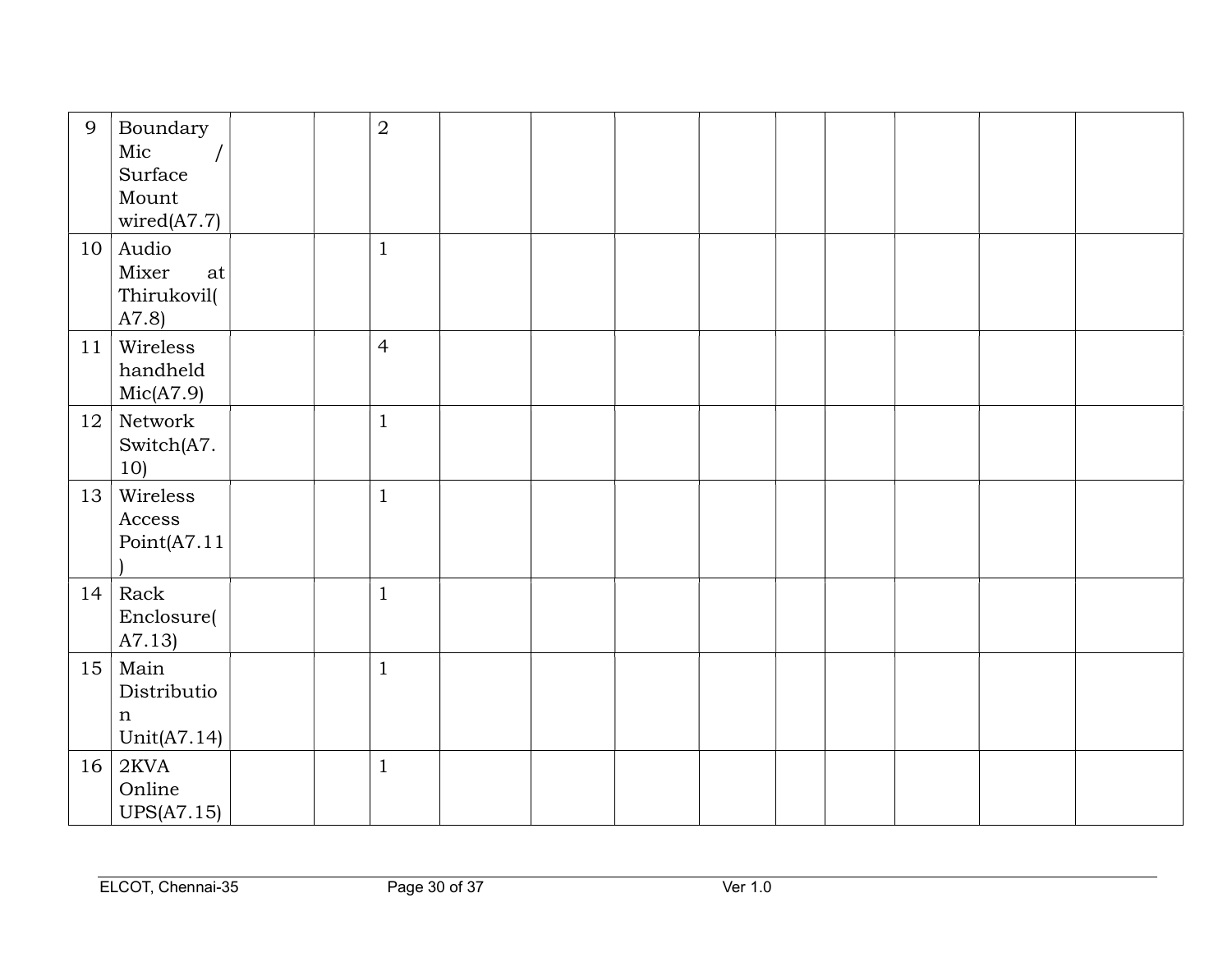| Total                            |  |  |
|----------------------------------|--|--|
| Grand Total = Total of $H+H+J+K$ |  |  |

1. Where N is the warranty period. Quote for 5 years AMC cost only. Fill accordingly wherever applicable.

## P7. CAMC for NOC/PCR Hardware Items:

| Sl.no        | Item<br>Description                                                                         | <b>Warra</b><br>nty(N<br>years) | Unit<br>cost<br>(A) | Qty<br>(B)          | <b>CAMC</b><br>$N+1$ (in<br>% (C) | $\mathbf C$<br>A<br>M<br>$\mathbf C$<br>$N+$<br>2(i)<br>n<br>%<br>(D) | <b>CAMC</b><br>$N+3$ (in<br>%) (E) | <b>CAM</b><br>$\mathbf C$<br>$N+4(i)$<br>$\mathbf n$<br>$%$ )(F) | G<br><b>ST</b><br>$\mathbf{C}^{\prime\prime}$<br>)(G | $N+1$<br>Cost(H)<br>$=$<br>$((A*C) /$<br>$100$ <sup>*</sup> B) | $N+2$<br>$Cost(I)=$<br>$(A*D)/10$<br>$O^*B$ | $N+3$<br>Cost(J)<br>$((A*E)/1)$<br>$(00)^*B$ | $N+4$<br>Cost(K)<br>$((A*F)/$<br>$100)*B$ |
|--------------|---------------------------------------------------------------------------------------------|---------------------------------|---------------------|---------------------|-----------------------------------|-----------------------------------------------------------------------|------------------------------------|------------------------------------------------------------------|------------------------------------------------------|----------------------------------------------------------------|---------------------------------------------|----------------------------------------------|-------------------------------------------|
| $\mathbf{1}$ | Video<br>Production<br>application<br>with<br>Multiviewer &<br>Social Media<br>Publishing & |                                 |                     | $\blacksquare$<br>Ŧ |                                   |                                                                       |                                    |                                                                  |                                                      |                                                                |                                             |                                              |                                           |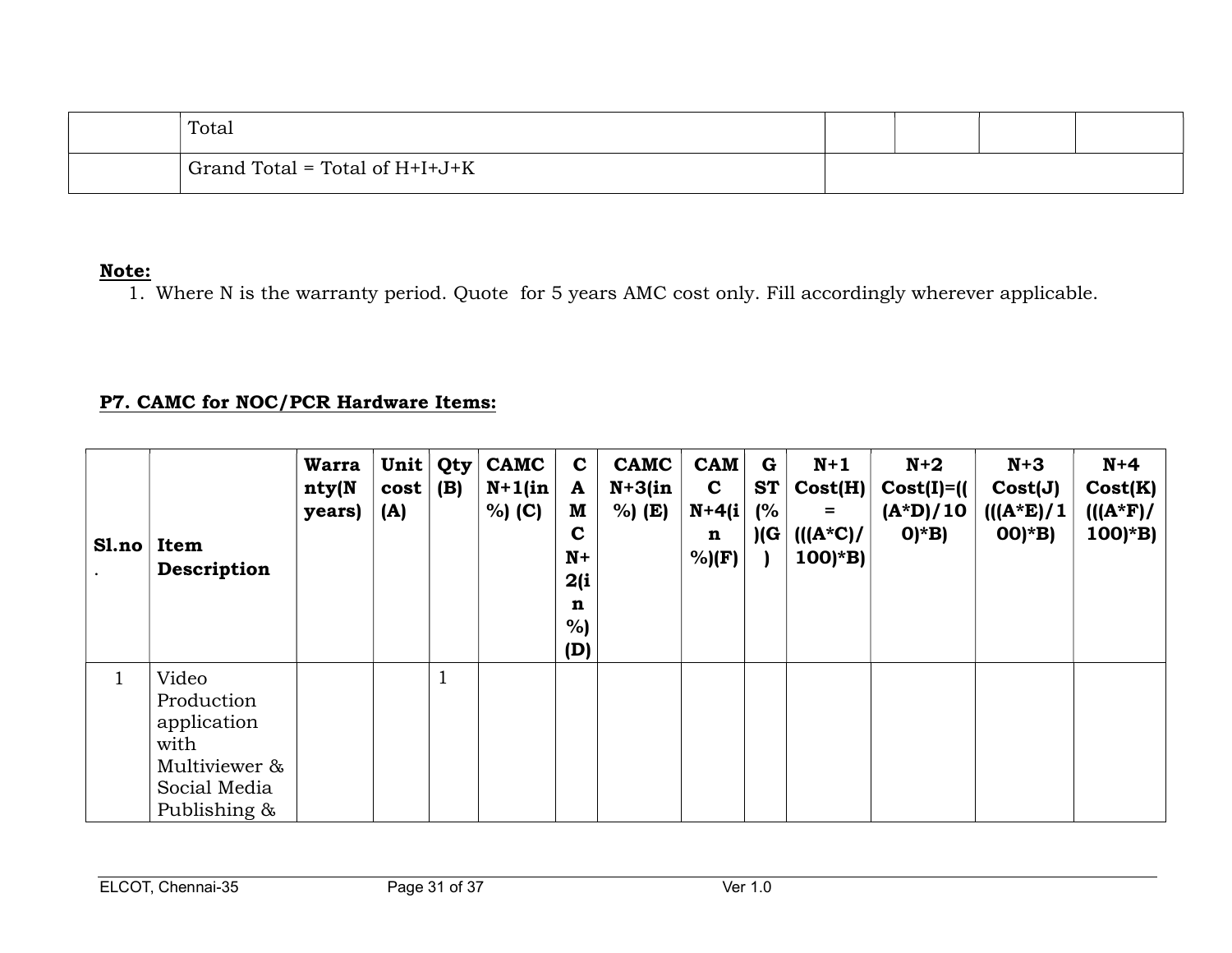|                 | Hardware<br>(A7.16)                                                                        |                |  |  |  |  |  |
|-----------------|--------------------------------------------------------------------------------------------|----------------|--|--|--|--|--|
| $\overline{2}$  | Headphones<br>(A7.17)                                                                      | $\overline{4}$ |  |  |  |  |  |
| 3               | Audio<br>Speakers(A7.1<br>8)                                                               | $\overline{2}$ |  |  |  |  |  |
| $\overline{4}$  | Microphone<br>Narration<br>for<br>Voice<br><b>or</b><br>recording<br>(A7.19)               | $\overline{2}$ |  |  |  |  |  |
| $5\overline{)}$ | Audio Mixer at<br>NOC/PCR(A7.<br>32)                                                       | $\mathbf{1}$   |  |  |  |  |  |
| 6               | 16-Channel<br>Digital<br>Mixer(A7.22)                                                      | $\mathbf{1}$   |  |  |  |  |  |
| $\overline{7}$  | Display<br>Monitoring<br>system $(A7.28)$                                                  | $\mathbf{1}$   |  |  |  |  |  |
| 8               | 65"<br>Display(A7.29)                                                                      | $\mathbf{1}$   |  |  |  |  |  |
| 9               | Wireless<br>Access Point<br>(NOC) and<br><b>WAP</b><br>controller(A7.<br>$11)$ (to connect | $\mathbf{1}$   |  |  |  |  |  |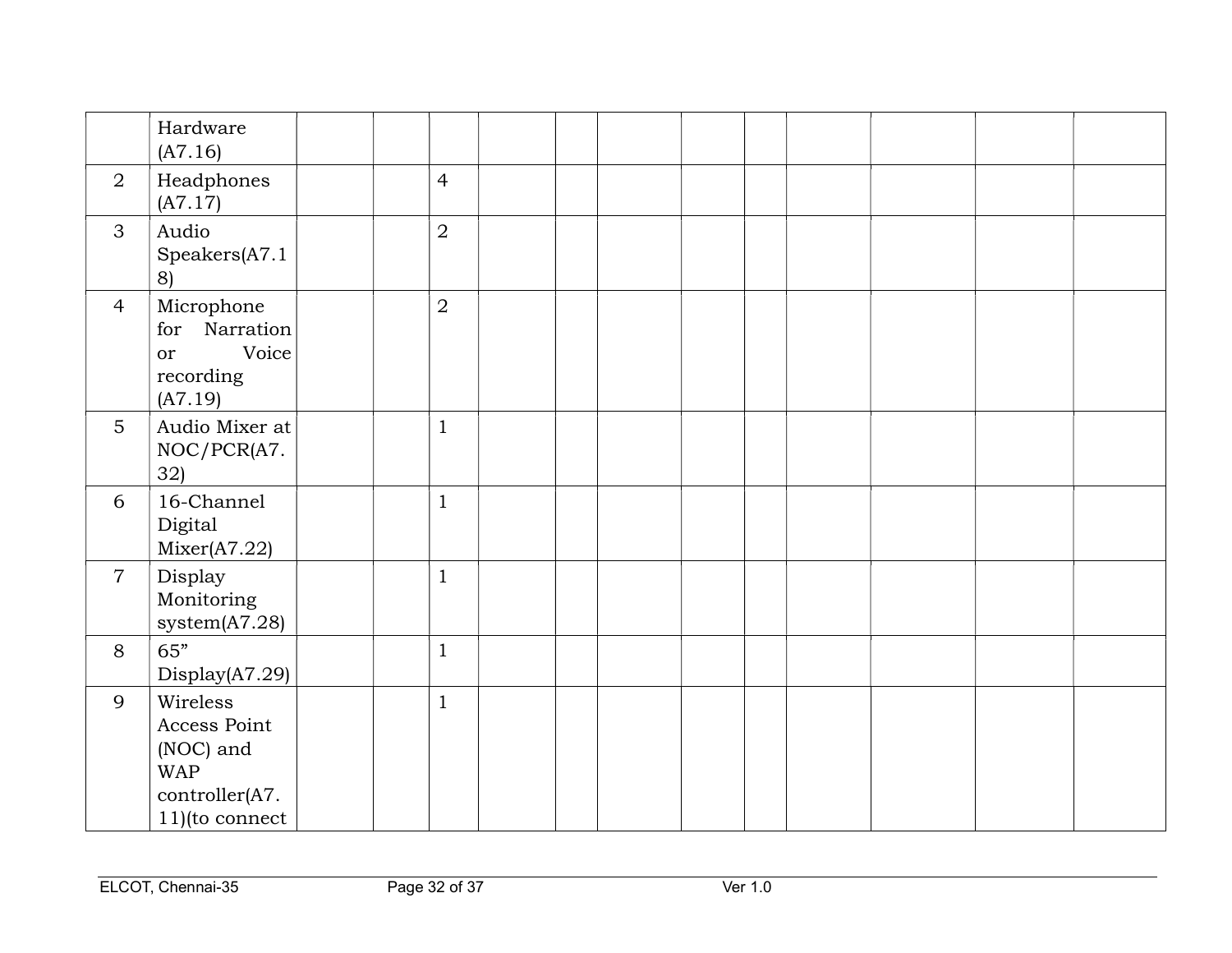|    | with item no9)                                              |              |  |  |  |  |  |
|----|-------------------------------------------------------------|--------------|--|--|--|--|--|
| 10 | 10 KVA<br>Online UPS<br>(A7.35)                             | $\mathbf{1}$ |  |  |  |  |  |
| 11 | Camera<br>Control Desk<br>with<br>Multiviewer(A<br>7.36     | $\mathbf{1}$ |  |  |  |  |  |
| 12 | <b>Streams</b><br>Recorder(A7.3<br>$\left( 7\right)$        | $\mathbf{1}$ |  |  |  |  |  |
| 13 | Hardware for<br>social media<br>publishing<br>system(A7.25) | $\mathbf{1}$ |  |  |  |  |  |
| 14 | Hardware for<br>Network<br>Management<br>client(A7.27)      | $\mathbf{1}$ |  |  |  |  |  |
| 15 | NAS - Storage<br>Solution(A7.3<br>$O$ )                     | $\mathbf{1}$ |  |  |  |  |  |
| 16 | Network<br>switch @<br>NOC(A7.31)                           | $\mathbf{1}$ |  |  |  |  |  |
| 17 | Head-End<br>Device at                                       | $\mathbf{1}$ |  |  |  |  |  |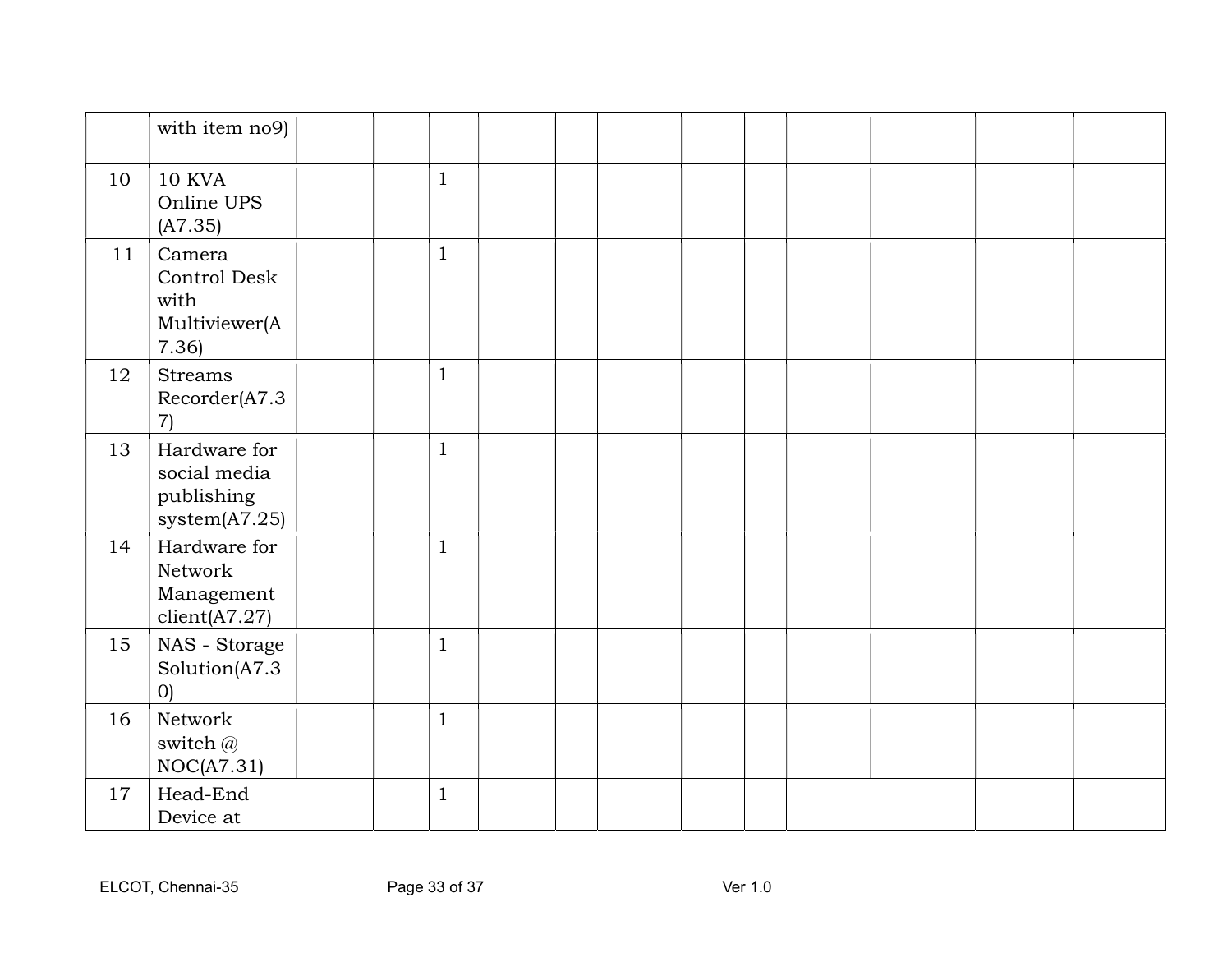|    | Datacenter(A7<br>.33)            |  |  |  |  |  |  |  |  |  |  |
|----|----------------------------------|--|--|--|--|--|--|--|--|--|--|
| 18 | Rack & MDU                       |  |  |  |  |  |  |  |  |  |  |
| 19 | $SD-$<br>SWAN(A7.12)             |  |  |  |  |  |  |  |  |  |  |
|    | Total                            |  |  |  |  |  |  |  |  |  |  |
|    | Grand Total = Total of $H+I+J+K$ |  |  |  |  |  |  |  |  |  |  |

- 1. Where N is the warranty period. Quote for 5 years AMC cost only. Fill accordingly wherever applicable.
- 2. If bidder has quoted for on Cloud solution, then AMC is not applicable.

## P8.Optional Components

|       |                              | Unit          | GST per | <b>GST</b>   | Total Unit | Quantity | Total      |
|-------|------------------------------|---------------|---------|--------------|------------|----------|------------|
|       |                              | Price         | unit    | Amoun        | Price with | In Nos   | In Rs      |
|       |                              | for           | (in %)  | t in Rs      | all Taxes  |          |            |
| S. No | Description                  | with          |         |              | and        |          |            |
|       |                              | out           |         |              | duties     |          |            |
|       |                              | Taxes         |         |              | (Rs.)      |          |            |
|       |                              | (in Rs)       |         |              |            |          |            |
| (A)   | (B)                          | $\mathcal{C}$ | (D)     | $(E) = (C^*$ | $(F) =$    | (G)      | $(H)=F^*G$ |
|       |                              |               |         | D/100        | $(C)+(E)$  |          |            |
|       | Supply of Cable with PVC     |               |         |              |            | 1 metre  |            |
|       | and laying<br>conduit<br>and |               |         |              |            |          |            |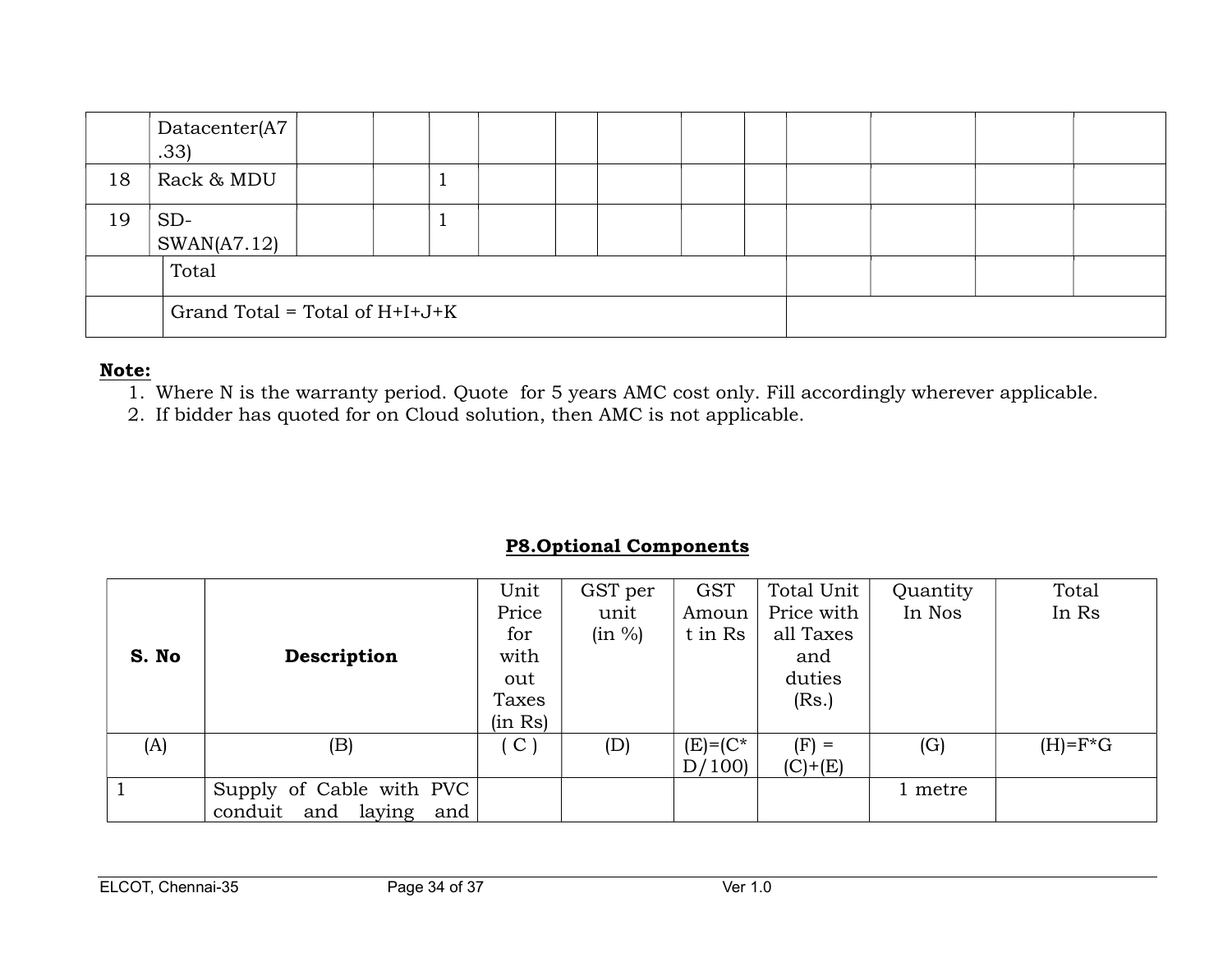|                | fixing charges per meter                                                                                             |                    |  |
|----------------|----------------------------------------------------------------------------------------------------------------------|--------------------|--|
| $\overline{2}$ | Charges<br>for<br>Digging,<br>Trenching and filling up the<br>trench of 1 ft width and 3 ft<br>depth (Soft Land)     | 1 metre            |  |
| 3              | Charges<br>for<br>Digging,<br>Trenching and filling up the<br>trench of 1 ft width and 3 ft<br>depth (Tar Road)      | 1 metre            |  |
| 4              | Charges<br>for<br>Digging,<br>Trenching and filling up the<br>trench of 1 ft width and 3 ft<br>depth (Concrete Road) | 1 metre            |  |
| 5              | Charges for wiring from<br>UPS -10KVA output to the<br>required equipment with all<br>accessories                    | 1 <sub>metre</sub> |  |
| 6              | Charges for wiring from<br>UPS -2KVA output to the<br>required equipment with all<br>accessories                     | 1 metre            |  |
| 7              | estimate<br>Survey,<br>preparation, diagram and<br>documentation charges per<br>location.                            | 1 location         |  |
| 8              | Wiring from $EB - DB$ to<br><b>UPS</b>                                                                               | 1 metre            |  |
|                | <b>CONNECTIVITY</b>                                                                                                  |                    |  |
| 9              | Broadband Connectivity @<br>50Mbps Speed from Service<br>Provider2                                                   | $1$ No             |  |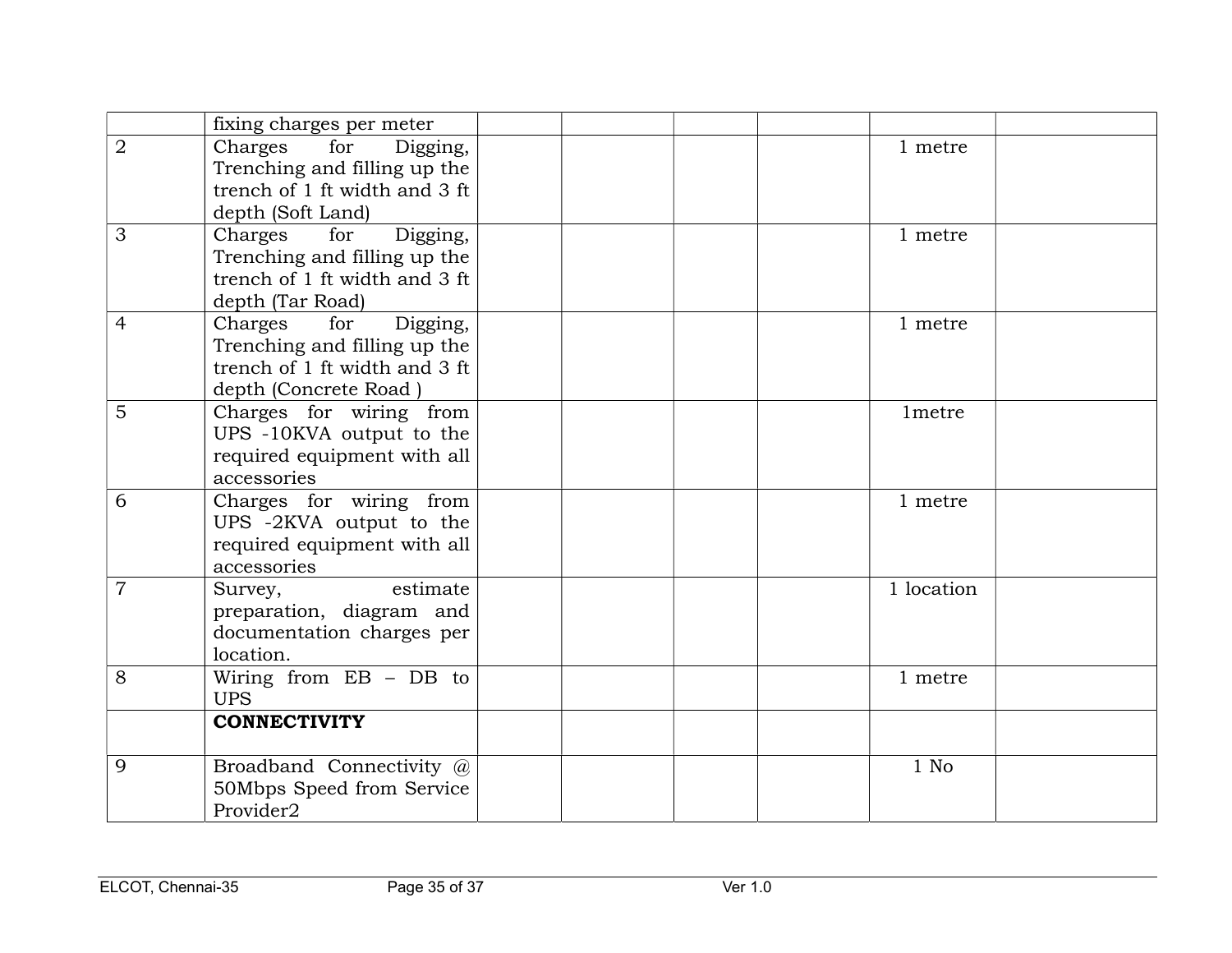|    | (per year **/Per location)                                                                        |               |        |  |
|----|---------------------------------------------------------------------------------------------------|---------------|--------|--|
| 10 | Broadband Connectivity<br>100 Mbps Speed from<br>Service Provider 2<br>(per year **/per location) |               | $1$ No |  |
| 11 | Internet leased line 4 MBPS<br>Per Year                                                           |               | $1$ No |  |
| 12 | Internet leased line 8MBPs<br>Per Year                                                            |               | $1$ No |  |
| 13 | 10<br>line<br>Internet leased<br>MBPs Per Year                                                    |               | $1$ No |  |
| 14 | line 12<br>Internet leased<br>MBPs Per Year                                                       |               | $1$ No |  |
|    |                                                                                                   | Total $(H)$ : |        |  |

# Consolidated Price Bid Summary;

| S.No           | <b>Item Name</b>                | <b>Total Cost</b> |
|----------------|---------------------------------|-------------------|
|                | Hardware Items @ Thirukovil     |                   |
| $\overline{2}$ | Manpower @ Thirukovil           |                   |
| 3              | Hardware items $\omega$ NOC/PCR |                   |
| $\overline{4}$ | Software items $\omega$ NOC/PCR |                   |
| 5              | Manpower $\omega$ NOC/PCR       |                   |